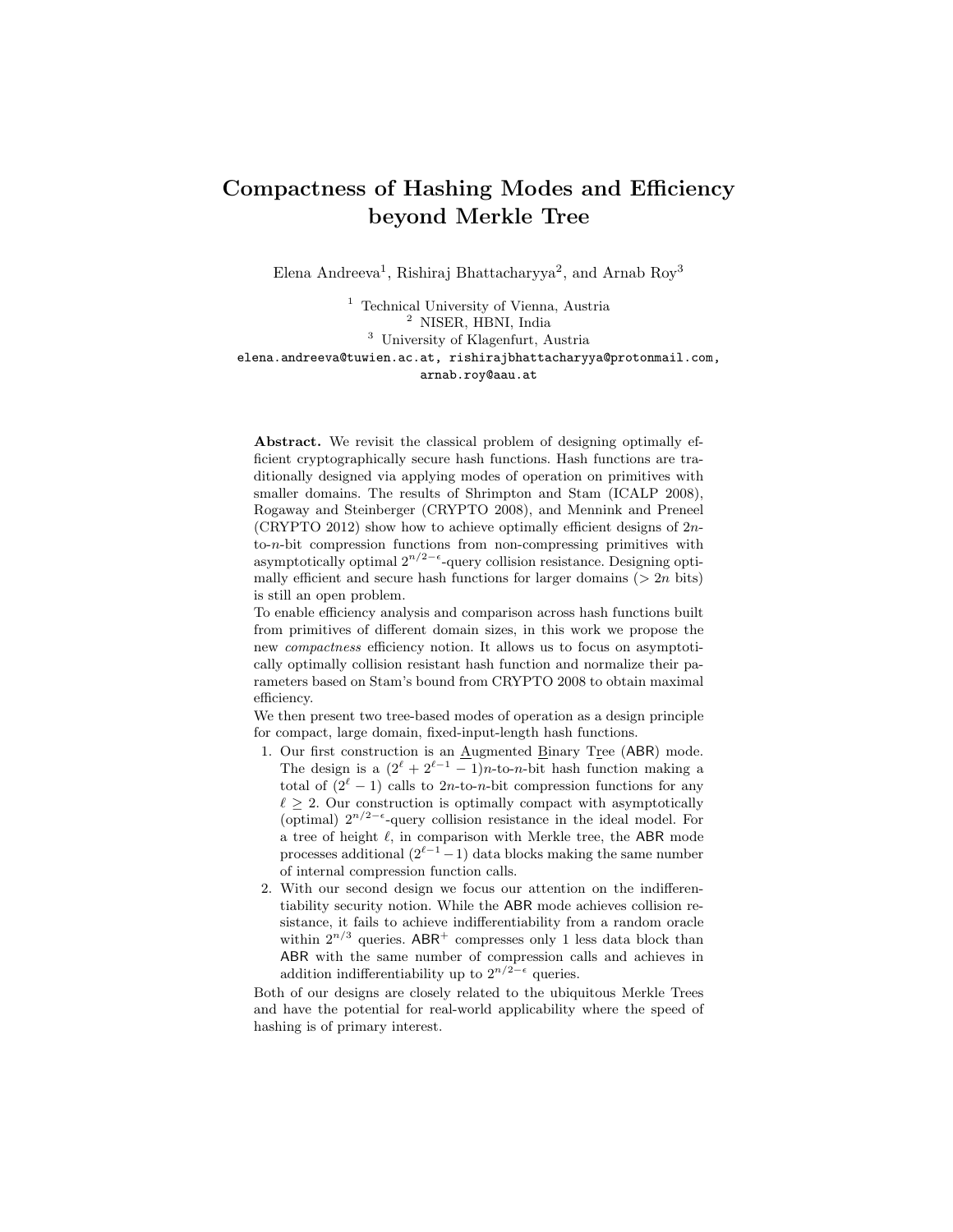# 1 Introduction

Hash functions are fundamental cryptographic building blocks. The art of designing a secure and efficient hash function is a classical problem in cryptography. Traditionally, one designs a hash function in two steps. In the first, one constructs a compression function that maps fixed length inputs to fixed and usually smaller length outputs. In the second step, a domain extending algorithm is designed that allows longer messages to be mapped to a fixed-length output via a sequence of calls to the underlying compression functions.

Most commonly compression functions are designed based on block ciphers and permutations [\[9,](#page-28-0) [12–](#page-29-0)[14,](#page-29-1) [31,](#page-30-0) [33\]](#page-30-1). For a long time block ciphers were the most popular primitives to build a compression function and the classical constructions of MD5 and SHA1, SHA2 hash functions are prominent examples of that approach. In the light of the SHA3 competition, the focus has shifted to permutation [\[11\]](#page-29-2) or fixed-key blockcipher-based [\[2,](#page-28-1) [3\]](#page-28-2) compression functions. Classical examples of domain extending algorithms are the Merkle–Damgård  $[20.27]$  $[20.27]$  (MD) domain extender and the Merkle tree [\[26\]](#page-29-4) which underpins numerous cryptographic applications. Most recently, the Sponge construction [\[10\]](#page-29-5) that is used in SHA-3 has come forward as a domain extender [\[4,](#page-28-3) [12,](#page-29-0) [15,](#page-29-6) [32\]](#page-30-3) method for designs which directly call a permutation.

Efficiency of Hash Design: Lower Bounds. Like in all cryptographic primitives, the design of a hash function is a trade-off between efficiency and security. Black, Cochran, and Shrimpton [\[13\]](#page-29-7) were the first to formally analyze the security-efficiency trade-off of compression functions, showing that a  $2n$ -to- $n$ -bit compression function making a single call to a fixed-key n-bit block cipher can not achieve collision resistance. Rogaway and Steinberger [\[34\]](#page-30-4) generalized the result to show that any  $mn$ -to-ln bit compression function making  $r$  calls to *n*-bit permutations is susceptible to a collision attack in  $(2^n)^{1-\frac{m-l/2}{r}}$  queries, provided the constructed compression function satisfies a "collision-uniformity" condition. Stam [\[36\]](#page-30-5) refined this result to general hash function constructions and conjectured: if any  $m + s$ -to-s-bit hash function is designed using r many  $n + c$ -to-n-bit compression functions, a collision on the hash function can be found in  $2^{\frac{nr+cr-m}{r+1}}$  queries. This bound is known as the Stam's bound and it was later proven in two works by Steinberger [\[37\]](#page-30-6) and by Steinberger, Sun and Yang [\[38\]](#page-30-7).

Efficiency of Hash Design: Upper Bounds. The upper bound results matching Stam's bound focused on  $2n$ -to-n-bit constructions from n-bit non-compressing primitives. In [\[35\]](#page-30-8), Shrimpton and Stam showed a (Shrimpton-Stam) construction based on three n-to-n-bit functions achieving asymptotically birthday bound collision resistance in the random oracle model. Rogaway and Steinberger [\[33\]](#page-30-1) showed hash constructions using three  $n$ -bit permutations matching the bound of [\[34\]](#page-30-4) and assuming the "uniformity condition" on the resulting hash construction. In [\[24\]](#page-29-8), Mennink and Preneel generalized these results and identified four equivalence classes of  $2n$ -to-n-bit compression functions from n-bit permutations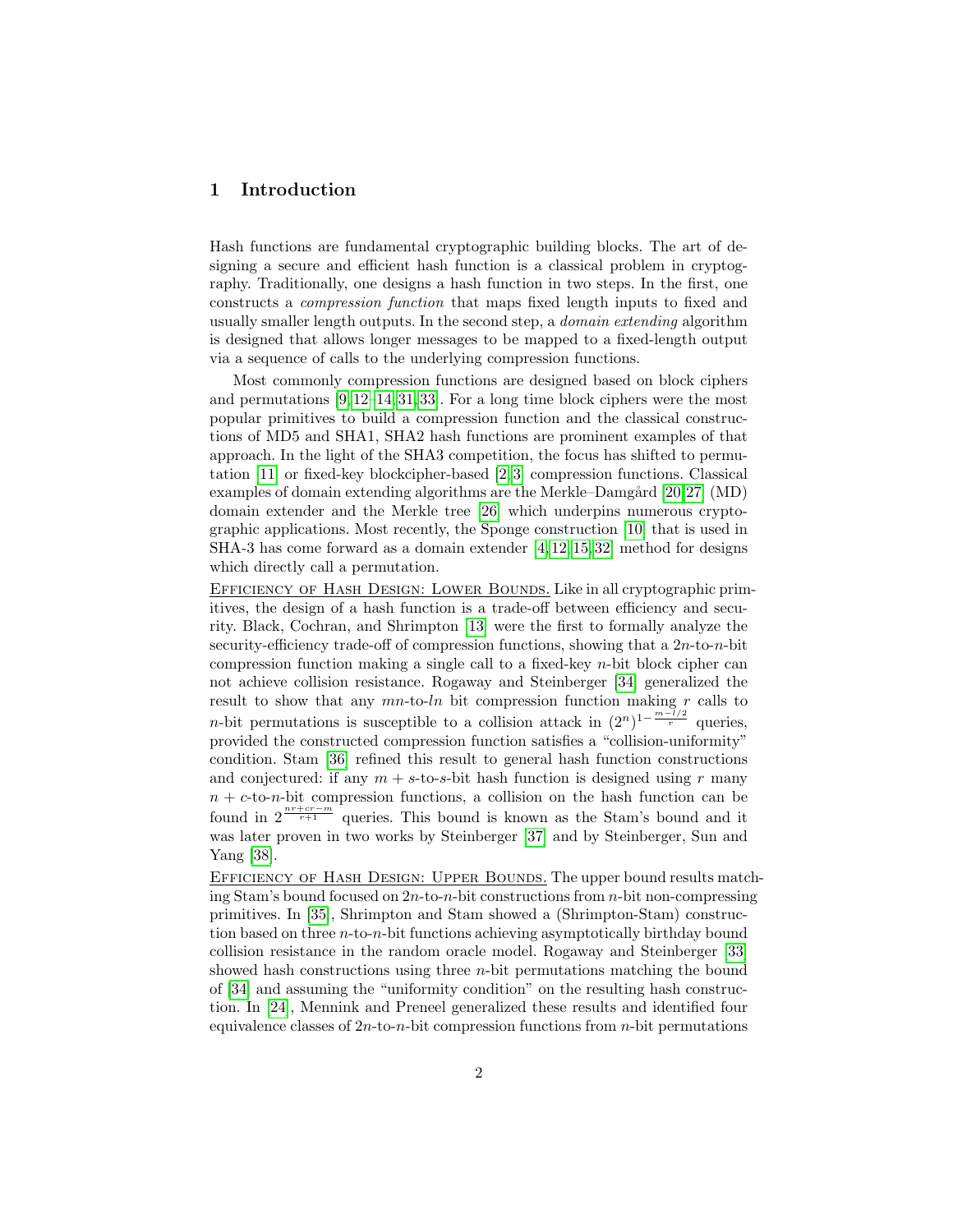and XOR operations, achieving collision security of the birthday bound asymptotically in the random permutation model.

In comparison, upper bound results for larger domain compressing functions have been scarce. The only positive result we are aware of is by Mennink and Preneel [\[25\]](#page-29-9). In [\[25\]](#page-29-9), the authors considered generalizing the Shrimpton-Stam construction to get  $m+n$ -to-n-bit hash function from n-bit primitives for  $m > n$ , and showed  $n/3$ -bit collision security in the random oracle model. For all practical purposes the following question remains open.

If an  $m + n$ -to-n-bit hash function is designed using r many  $n + c$ -to-n-bit compression functions, is there a construction with collision security matching Stam's bound when  $m > n$ ?

Beyond Collision Resistance: Indifferentiability. Collision resistance is undoubtedly the most commonly mandated security property for a cryptographic hash function. Naturally, all the hash function design principles and respective efficiencies are primarily targeting to achieve collision resistance. More recently, for applications of hash functions as replacement of random oracles in higher-level cryptographic schemes or protocols, the notion of indifferentiability has also gained considerable traction. The strong notion of indifferentiability from a random oracle (RO) by Maurer, Renner and Holenstein [\[23\]](#page-29-10) has been adopted to prove the security of hash functions when the internal primitives (compression functions, permutations etc.) are assumed to be ideal (random oracle, random permutation, etc.). An important advantage of the indifferentiability from a random oracle notion is that it implies multiple security notions (in fact, all the notions satisfied by a random oracle in a single stage game) simultaneously up to the proven indifferentiability bound. The question of designing an optimally efficient hash function naturally gets extended also to the indifferentiability setting.

If an  $m + n$ -to-n-bit hash function is designed using r many  $n + c$ -to-n-bit compression functions, is there a construction with indifferentiability security matching Stam's bound when  $m > n$ ? Note that, a collision secure hash function matching Stam's bound may not imply the indifferentiability notion up to the same bound.

# 1.1 Our Results

New measure of efficiency. Comparing efficiency of hash functions built from primitives of different domain sizes is a tricky task. In addition to the message size and the number of calls to underlying primitives, one needs to take into account the domain and co-domain/range sizes of the underlying primitives. It is not obvious how to scale the notion of rate up to capture these additional parameters.

We approach the efficiency measure question from Stam's bound perspective. We say an  $m+s$ -to-s-bit hash function construction designed using r many  $n+c$ -ton-bit compression functions is optimally efficient if Stam's bound is tight, that is one can prove that asymptotically at least  $2^{\frac{nr+cr-m}{r+1}}$  queries are required to find a collision. Notice that the value in itself can be low (say  $2^{s/4}$ ), but given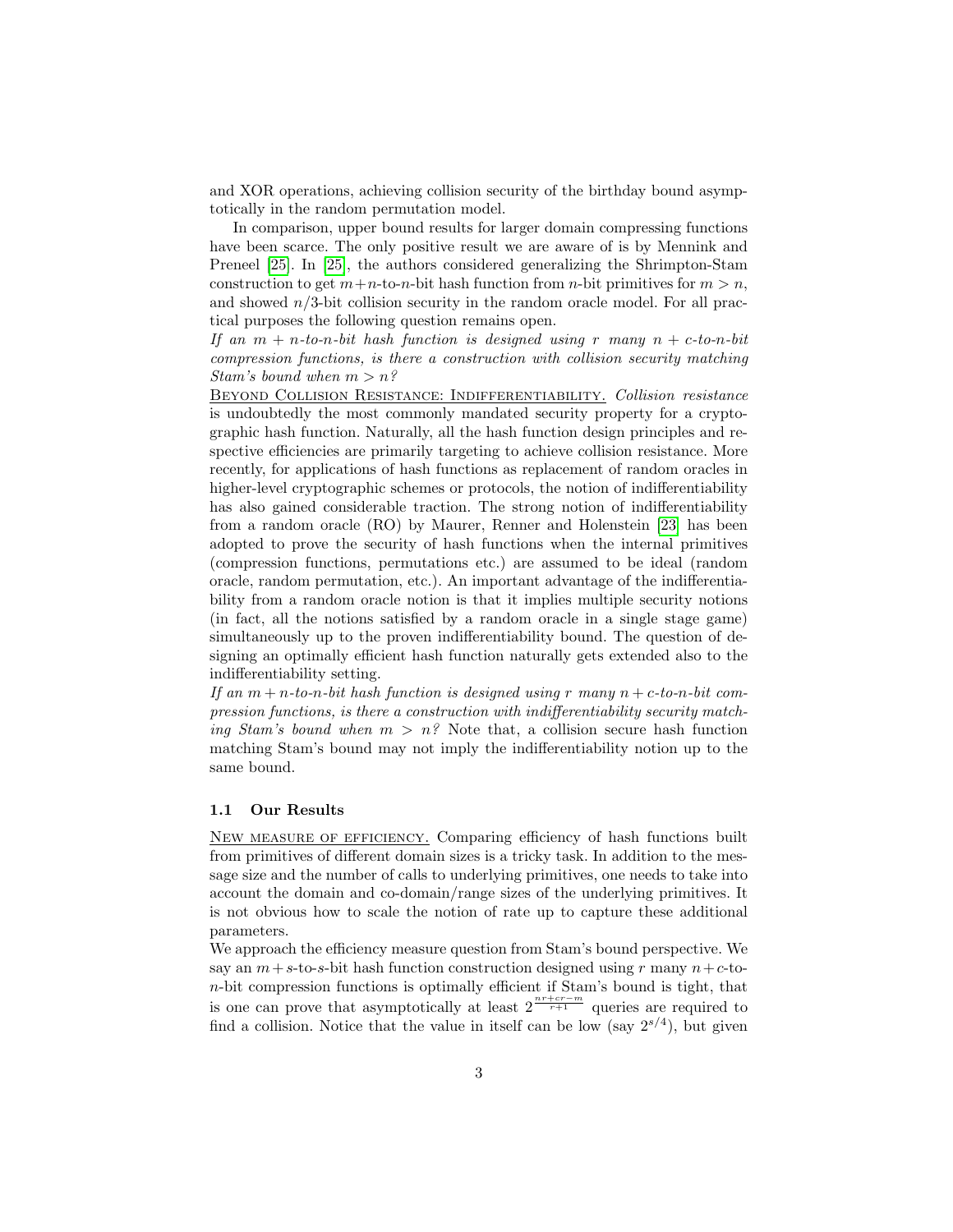<span id="page-3-0"></span>

messages

messages

Fig. 1: Merkle Tree and ABR mode for height  $\ell = 2$ 

the proof, we can argue that the parameters are optimal for that security level. Given that the collision-resistance requirement for a hash function is given by the birthday bound  $(2^{s/2}$  queries), we can say that a hash function construction achieves optimal security-efficiency trade-off if  $\frac{n r + c r - m}{r+1} = \frac{s}{2}$  and Stam's bound is asymptotically tight. Then one can focus on schemes which achieve the asymptotically optimal collision security, and normalize the efficiency of the construction. We hence propose the notion of compactness as the ratio of the parameter m and its optimal value  $\left(\frac{2nr+2cr-sr-s}{2}\right)$  as an efficiency measure of a hash function construction  $C$ . In Section  $\overline{3}$  we formally define the notion and derive compactness of some popular modes.

OPTIMALLY COMPACT ABR MODE. We present a new tree-based mode ABR. ABR of height  $\ell$  implements a  $(2^{\ell} + 2^{\ell-1} - 1)n$ -to-n-bit function making only  $(2<sup>ℓ</sup> - 1)$  calls to the underlying  $2n$ -to-n-bit compressing primitives. Assuming the underlying primitives to be independent random oracles, we show that the ABR mode is collision resistant up to the birthday bound asymptotically. The parameters of ABR mode achieve maximum compactness. In Section [4](#page-9-0) we formally present the ABR mode and prove its collision resistance.

A natural comparison with Merkle tree is in order. We show that Merkle Tree can achieve only 2/3 of the optimal compactness and thus our mode is significantly more efficient. For a tree of height  $\ell$ , in comparison to the Merkle tree, the ABR mode can process an additional  $(2^{\ell-1} - 1)$  message blocks with the same number of calls to the underlying compression functions.

ABR DOES NOT SATISFY INDIFFERENTIABILITY. Our next target is to consider the notion of indifferentiability. Specifically, how does the ABR compression score in the indifferentiability setting? The primary objective of this question is twofold. If we can prove the ABR construction with height  $\ell = 2$  to be indifferentiable from a random oracle up to the birthday bound, then we could use the indifferentiability composition theorem and replace the leaf level compression function of ABR by 5n-to-n-bit ideal compression function. Then by recursively applying the proof of collision resistency of ABR with height  $\ell = 2$ , we could extend the collision resistance proof to arbitrary large levels. Secondly, the proof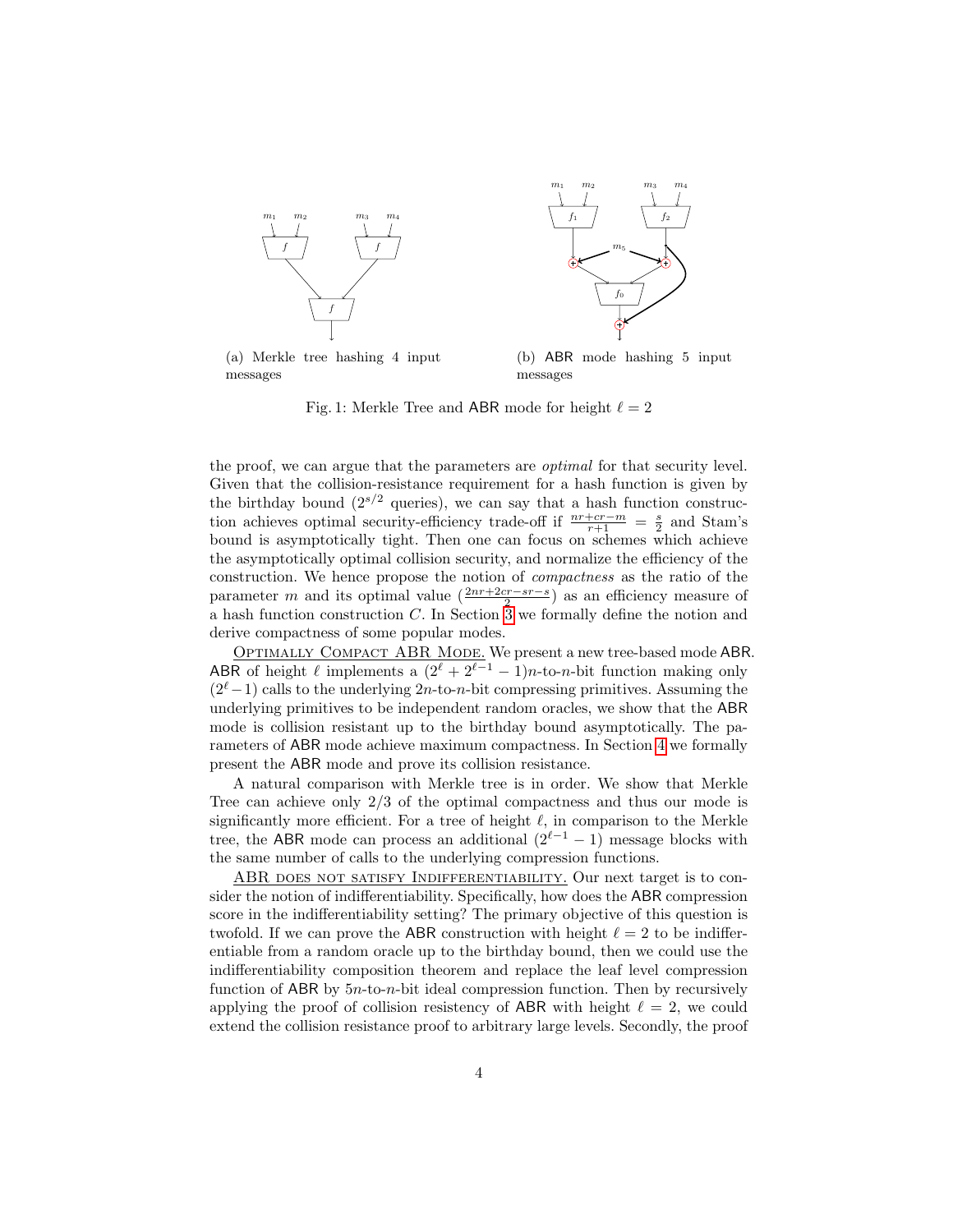of indifferentiability implies simultaneously all the security notions satisfied by a random oracle in single stage games. Unfortunately, we show that the ABR mode with height  $\ell = 2$  does not preserve indifferentiability. We show an indifferentiability attack of order  $2^{\frac{n}{3}}$  in section [5.](#page-20-0) The attack can easily be generalized to ABR of arbitrary levels.

Salvaging Indifferentiability. Next, in Section [5.2](#page-21-0) we propose an almost optimally compact  $ABR^+$  mode design which salvages the indifferentiability security (up to birthday bound) of the original ABR mode. In principle, our second construction  $ABR^+$  (see Fig. [4a\)](#page-21-1) tree merges two left and right ABR mode (of possibly different heights) calls by an independent post-precessor. Using the Hcoefficient technique, we prove the indifferentiability of the  $ABR^+$  construction up to the birthday bound.

Compared to ABR mode,  $ABR^+$  compresses 1 less message block for the same number of calls. For large size messages, this gap is extremely small. In comparison to the Merkle Tree, the  $ABR^+$  mode, improves the efficiency significantly and still maintains the indifferentiability property.

# 1.2 Impact of Our Result

Merkle trees were first published in 1980 by Ralph Merkle [\[26\]](#page-29-4) as a way to authenticate large public files. Nowadays, Merkle trees find ubiquitous applications in cryptography, from parallel hashing, integrity checks of large files, long-term storage, signature schemes [\[7,](#page-28-4)[8,](#page-28-5)[17,](#page-29-11)[18\]](#page-29-12), time-stamping [\[22\]](#page-29-13), zero-knowledge proof based protocols [\[6,](#page-28-6) [21\]](#page-29-14), to anonymous cryptocurrencies [\[5\]](#page-28-7), among many others. Despite their indisputable practical relevance, for 40 years we have seen little research go into the rigorous investigation of how to optimize their efficiency, and hence we still rely on design principles that may in fact have some room for efficiency optimizations.

In view of the wide spread use of Merkle trees, we consider one of the main advantage of our construction as being in: increased number of message inputs (compared to the classical Merkle tree) while maintaining the same tree height and computational cost (for both root computation and node authentication). Our trees then offer more efficient alternatives to Merkle trees in scenarios where the performance criteria is the number of messages hashed for: 1. a fixed computational cost – compression function calls to compute the root, or/and 2. fixed authentication cost – compression function calls to authenticate a node.

Regular hashing is naturally one of the first candidates for such an applications. Other potential use cases are hashing on parallel processors or multicore machines, such as authenticating software updates, image files or videos; integrity checks of large files systems, long term archiving [\[16\]](#page-29-15), memory authentication, content distribution, torrent systems [\[1\]](#page-28-8), etc. A recent application that can benefit from our  $ABR$  or  $ABR<sup>+</sup>$  mode designs are (anonymous) cryptocurrency applications. We elaborate more on these in Section [6.](#page-25-0)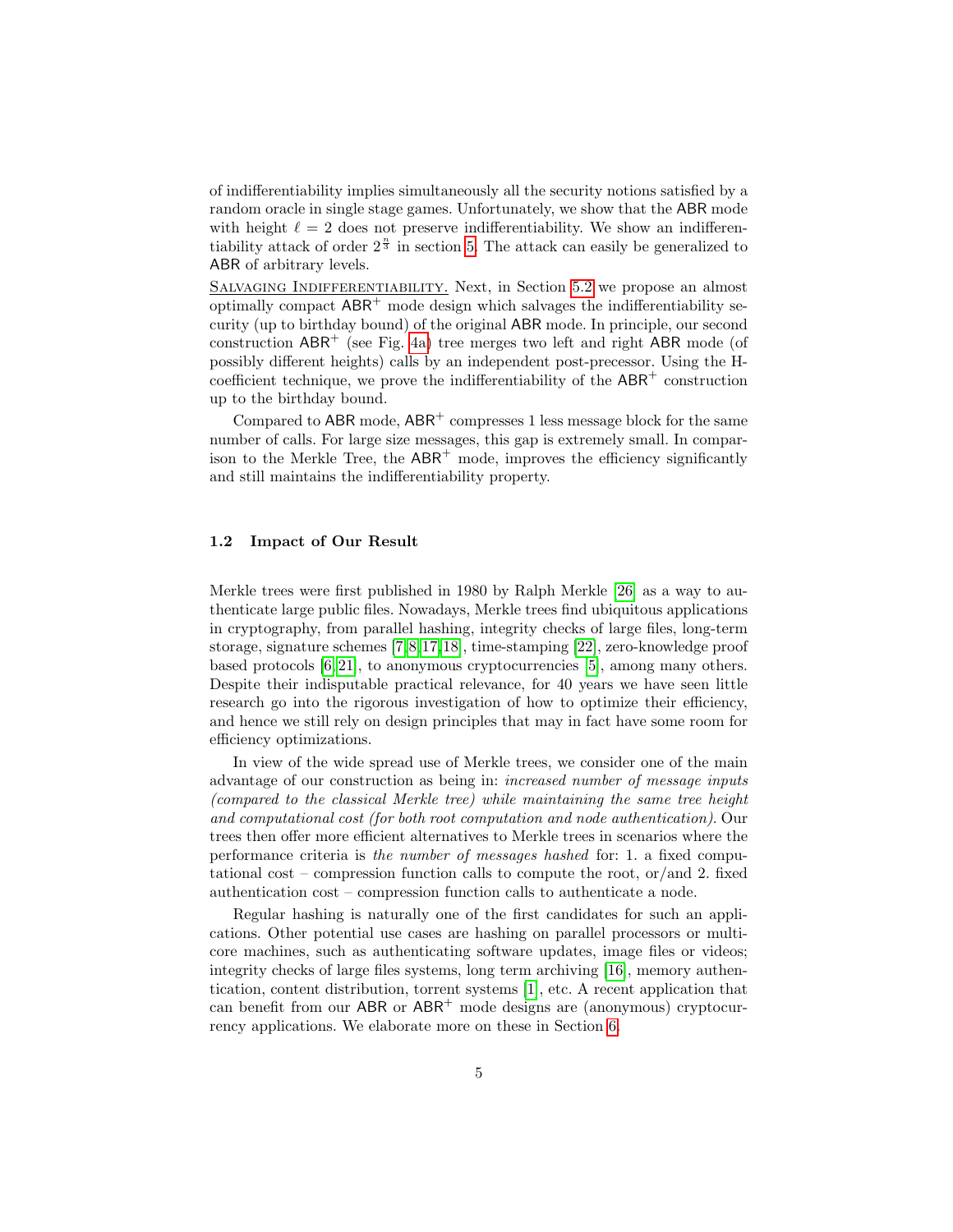# 2 Notation and Preliminaries

Let  $\mathbb{N} = \{0, 1, \ldots\}$  be the set of natural numbers and  $\{0, 1\}^*$  be the set of all bit strings. If  $k \in \mathbb{N}$ , then  $\{0,1\}^k$  denotes the set of all k-bit strings. The empty string is denoted by  $\varepsilon$ . [n] denotes the set  $\{0, 1, \cdots, n-1\}$ .  $f : [r] \times \text{Dom} \rightarrow \text{Rng}$  denotes a family of  $r$  many functions from Dom to Rng. We often use the shorthand f to denote the family  $\{f_0, \dots, f_{r-1}\}$  when the function family is given as oracles.

If S is a set, then  $x \stackrel{\$}{\leftarrow} S$  denotes the uniformly random selection of an element from S. We let  $y \leftarrow A(x)$  and  $y \stackrel{s}{\leftarrow} A(x)$  be the assignment to y of the output of a deterministic and randomized algorithm  $A$ , respectively, when run on input  $x$ .

An *adversary* A is an algorithm possibly with access to oracles  $\mathcal{O}_1, \ldots, \mathcal{O}_\ell$ denoted by  $A^{\mathcal{O}_1,\ldots,\mathcal{O}_{\ell}}$ . The adversaries considered in this paper are computationally unbounded. The complexities of these algorithms are measured solely on the number of queries they make. Adversarial queries and the corresponding responses are stored in a transcript  $\tau$ .

Hash Functions and Domain Extensions. In this paper, we consider Fixed-Input-Length (FIL) hash functions. We denote these by the hash function  $H$ :  $\mathcal{M} \to \mathcal{Y}$  where  $\mathcal{Y}$  and  $\mathcal{M}$  are finite sets of bit strings. For a FIL H the domain  $\mathcal{M} = \{0, 1\}^N$  is a finite set of N-bit strings.

Note that, modelling the real-world functions such as SHA-2 and SHA-3, we consider the hash function to be unkeyed. Typically, a hash function is designed in two steps. First a compression function  $f : \mathcal{M}_f \to \mathcal{Y}$  with small domain is designed. Then one uses a domain extension algorithm C, which has a blackbox access to f and implements the hash function H for larger domain.

**Definition 1.** A domain extender  $C$  with oracle access to a family of compression functions  $f : [r] \times \mathcal{M}_f \to \mathcal{Y}$  is an algorithm which implements the function  $H = C^f : \mathcal{M} \to \mathcal{Y}.$ 

Collision Resistance. Our definitions of collision (Coll) security is given for any general FIL hash function  $H$  built upon the compression functions  $f_i$  for  $i \in [r]$  where  $f_i$ s are modeled as ideal random functions. Let  $Func(2n, n)$  denote the set of all functions mapping  $2n$  bits to n bits. Then, for a fixed adversary A and for all  $i \in [r]$  where  $f_i \stackrel{\$}{\leftarrow} \text{Func}(2n, n)$ , we consider the following definition of collision resistance.

**Definition 2.** Let A be an adversary against  $H = C^f$ . H is said to be  $(q, \varepsilon)$ collision resistant if for all algorithm A making q queries it holds that

$$
\mathbf{Adv}_{H}^{\mathrm{Coll}}(\mathsf{A}) = \Pr\left[\,M', M \stackrel{\hspace{0.1em}\mathsf{\scriptscriptstyle\$}}{\leftarrow} \mathsf{A}^f(\varepsilon) \,:\, M \neq M' \,\, and \,\, H(M) = H(M')\,\right] \leq \varepsilon.
$$

### Indifferentiability.

In the game of indifferentiability, the distinguisher is aiming to distinguish between two worlds, the real world and the ideal world. In the real world, the distinguisher has oracle access to  $(C^{\mathcal{F}}, \mathcal{F})$  where  $C^{\mathcal{F}}$  is a construction based on an ideal primitive  $\mathcal F$ . In the ideal world the distinguisher has oracle access to  $(\mathcal{G}, S^{\mathcal{G}})$  where  $\mathcal G$  is an ideal functionality and S is a simulator.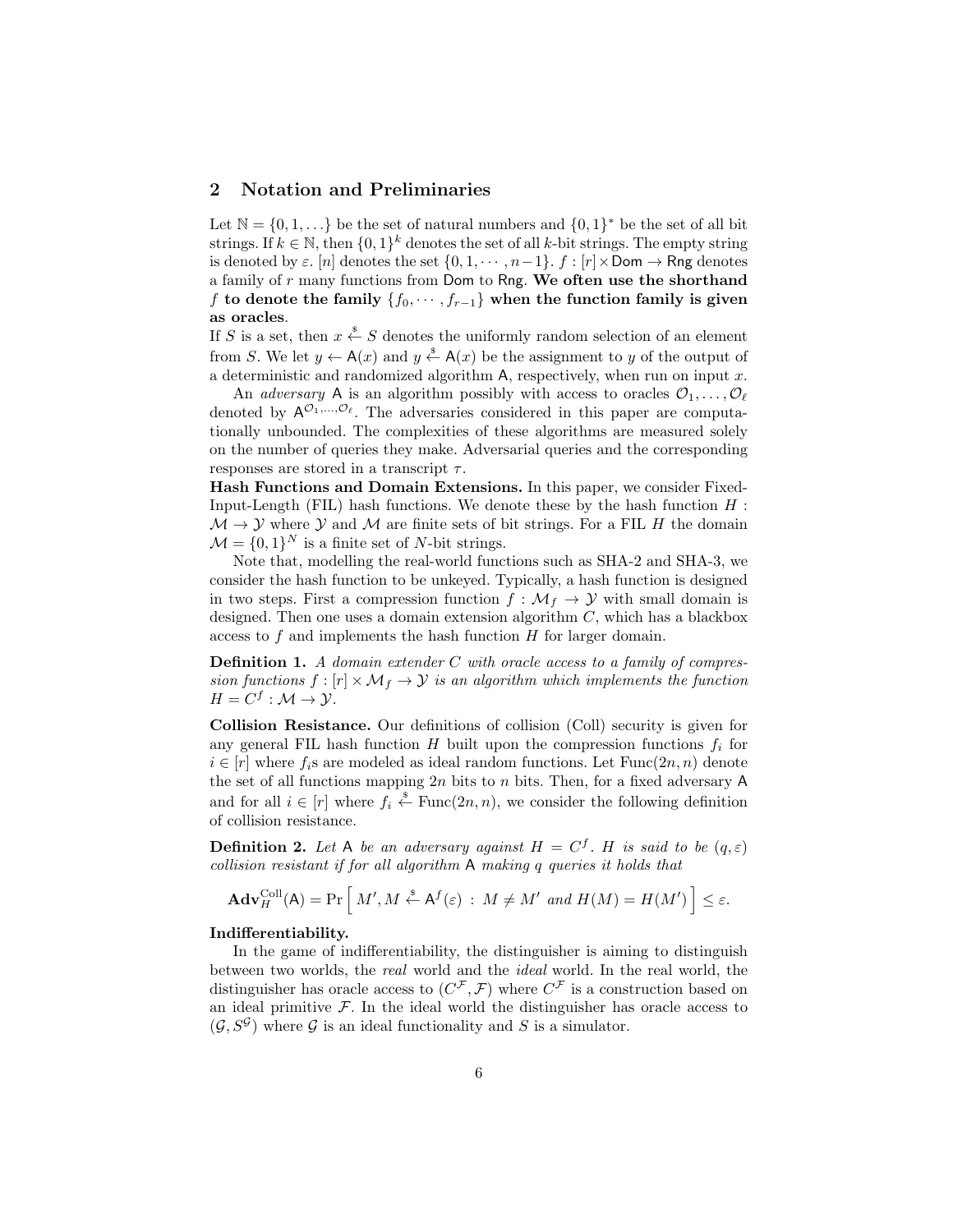**Definition 3 (Indifferentiability [\[23\]](#page-29-10)).** A Turing machine C with oracle access to an ideal primitive F is said to be  $(t_A, t_S, q_S, q, \varepsilon)$  indifferentiable (Fig. [2\)](#page-6-0) from an ideal primitive  $\mathcal G$  if there exists a simulator  $S$  with an oracle access to G having running time at most  $t_S$ , making at most  $q_S$  many calls to G per invocation, such that for any adversary  $A$ , with running time  $t_A$  making at most q queries, it holds that

$$
\mathbf{Adv}_{(C^{\mathcal{F}},\mathcal{F}),(\mathcal{G},S^{\mathcal{G}})}^{\text{Indiff}}\left|\Pr[\mathsf{A}^{(C^{\mathcal{F}},\mathcal{F})}=1]-\Pr[\mathsf{A}^{(\mathcal{G},S^{\mathcal{G}})}=1]\right|\leq \varepsilon
$$

 $C^{\mathcal{F}}$  is computationally indifferentiable from  $\mathcal G$  if  $t_A$  is bounded above by some polynomial in the security parameter k and  $\varepsilon$  is a negligible function of k.

In this paper, we consider an information-theoretic adversary implying  $t_A$  is unbounded. We derive the advantage in terms of the query complexity of the distinguisher. The composition theorem of indifferentiability [\[23\]](#page-29-10) states that if a construction  $C^{\mathcal{F}}$  based on an ideal primitive  $\mathcal F$  is indifferentiable from  $\mathcal G$ , then  $C^{\mathcal{F}}$  can be used to instantiate  $\mathcal{G}$  in any protocol with single-stage game. We note, however, the composition theorem does not extend to the multi-stage games, or when the adversary is resource-restricted. We refer the reader to [\[30\]](#page-30-9) for details. We refer to the queries made to  $C^{\mathcal{F}}/\mathcal{G}$  as construction queries and to the queries made to  $\mathcal{F}/S$  as the primitive queries.

<span id="page-6-0"></span>

Fig. 2: The indifferentiability notion

Coefficient-H Technique. We shall prove indifferentiability using Patarin's coefficient-H technique [\[29\]](#page-30-10). Fix any distinguisher  $\mathcal D$  making q queries. As the distinguisher is computationally unbounded, without loss of generality we can assume it to be deterministic [\[19,](#page-29-16) [28\]](#page-30-11). The interaction of  $D$  with its oracles is described by a transcript  $\tau$ .  $\tau$  contains all the queries and the corresponding responses  $D$  makes during its execution. Let  $\Theta$  denote the set of all possible transcripts. Let  $X_{\text{real}}$  and  $X_{\text{ideal}}$  denote the probability distribution of the transcript in the real and the ideal worlds, respectively.

**Lemma 1.** [\[29\]](#page-30-10) Consider a fixed deterministic distinguisher  $D$ . Let  $\Theta$  can be partitioned into sets  $\Theta_{good}$  and  $\Theta_{bad}$ . Suppose  $\varepsilon \geq 0$  be such that for all  $\tau \in \Theta_{good}$ ,

$$
\Pr\left[X_{\text{real}} = \tau\right] \ge (1 - \varepsilon) \Pr\left[X_{\text{ideal}} = \tau\right]
$$

Then  $\mathbf{Adv}_{(C^{\mathcal{F}},\mathcal{F}), (g,S^{\mathcal{G}})}^{Indiff} \leq \varepsilon + \Pr[X_{\mathtt{ideal}} \in \Theta_{bad}]$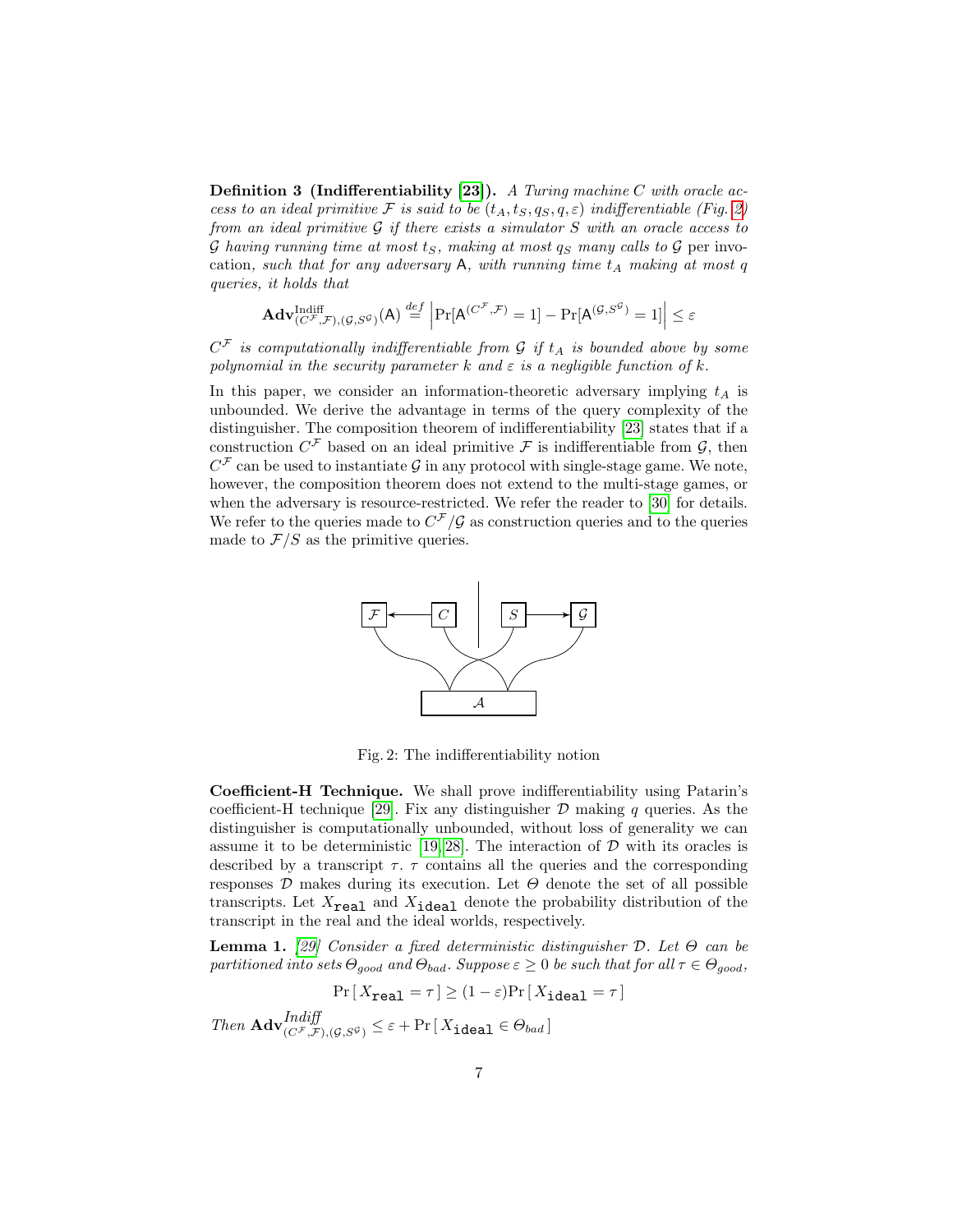Markov Inequality We recall the well known Markov inequality.

**Lemma 2.** Let X be a non-negative random variable and  $a > 0$  be a real number. Then it holds that

$$
\Pr[X \ge a] \le \frac{\mathbf{E}[X]}{a}
$$

# <span id="page-7-0"></span>3 Compactness: Normalizing Efficiency for Optimally Secure Constructions

In Crypto 2008, Stam made the following conjecture (Conjecture 9 in [\[36\]](#page-30-5)): If  $C^f: \{0,1\}^{m+s} \to \{0,1\}^s$  is a compression function making r calls to primitive  $f: \{0,1\}^{n+c} \to \{0,1\}^n$ , a collision can be found in the output of C by making  $q \leq 2^{\frac{n r + c r - m}{r+1}}$  queries. The conjecture was proved in two papers, the case  $r =$ 1 was proved by Steinberger in [\[37\]](#page-30-6), whereas the general case was proved by Steinberger, Sun and Yang in [\[38\]](#page-30-7). The result, in our notation, is stated below.

**Theorem 1** ([\[38\]](#page-30-7)). Let  $f_1, f_2, ..., f_r : \{0, 1\}^{n+c} \to \{0, 1\}^n$  be potentially distinct r many compression functions. Let  $C: \{0,1\}^{m+s} \to \{0,1\}^s$  be a domain extension algorithm making queries to  $f_1, f_2, \ldots, f_r$  in the fixed order. Suppose it holds that  $1 \leq m \leq (n + c)r$  and  $\frac{s}{2} \geq \frac{nr+cr-m}{r+1}$ . There exists an adversary making at most  $q = \mathcal{O}\left(r2^{\frac{nr+cr-m}{r+1}}\right)$  queries finds a collision with probability at  $least\ \frac{1}{2}.$ 

In other words, if one wants to construct a hash function that achieves birthday bound collision security asymptotically, the query complexity of the attacker must be at least  $2^{s/2}$ . Then the parameters must satisfy the following equation:

$$
\frac{nr+cr-m}{r+1}\geq \frac{s}{2}
$$

Next, we rearrange the equation and get

$$
m \le \frac{2nr + 2cr - sr - s}{2}
$$

Thus we can analyze the security-efficiency trade-off across different constructions by considering only the schemes secure (asymptotically) up to the birthday bound and describe the efficiency by the ratio  $\frac{2m}{2nr+2cr-sr-s}$ . Then we argue that the optimal efficiency is reached when the parameters satisfy

$$
m = \frac{2nr + 2cr - sr - s}{2}
$$

Now we are ready to define compactness of hash functions based on compressing primitives.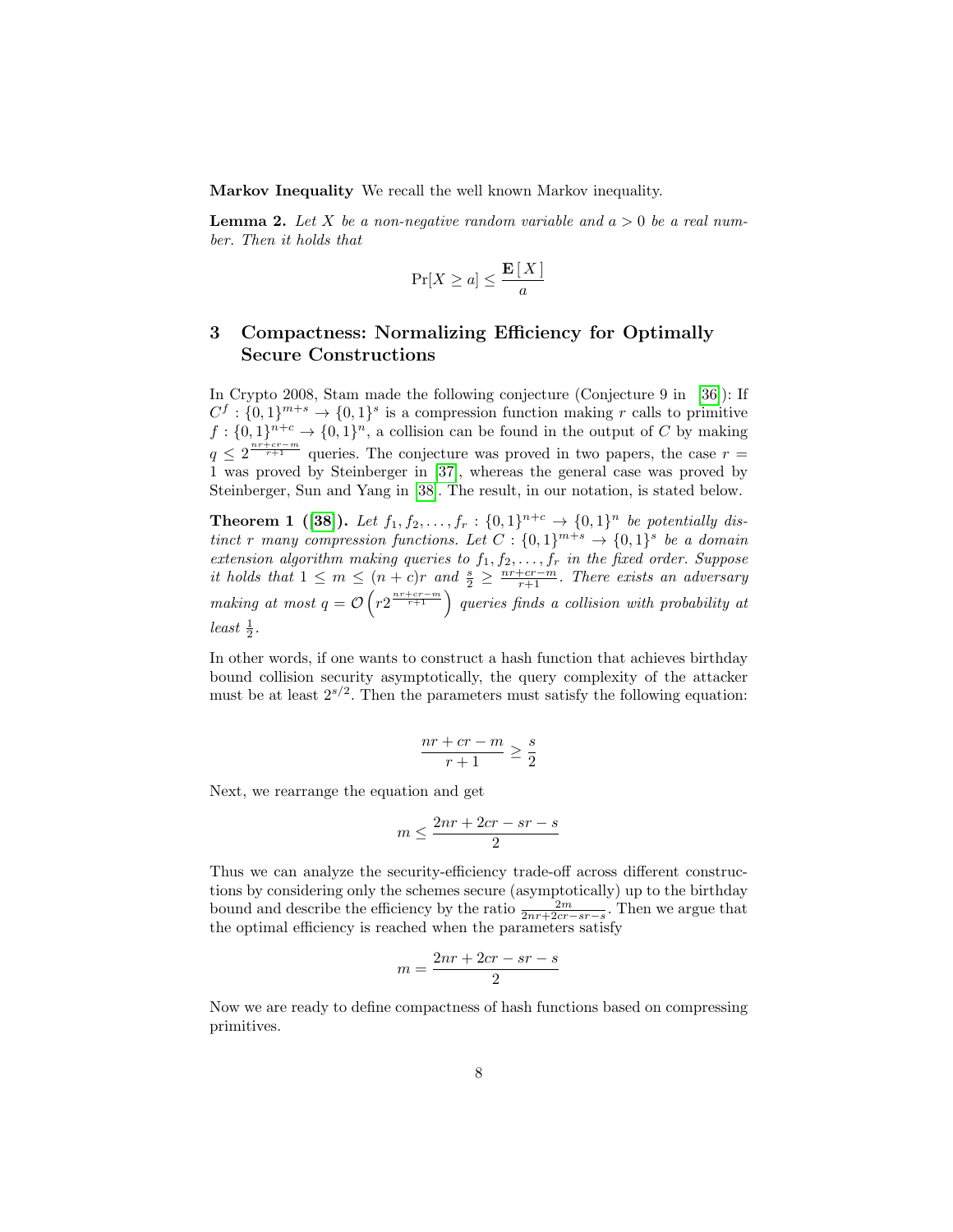**Definition 4. Compactness** Let  $f_1, f_2, \ldots, f_r : \{0,1\}^{n+c} \to \{0,1\}^n$  be potentially distinct r many compression functions. Let  $C: \{0,1\}^{m+s} \to \{0,1\}^s$  be a domain extension algorithm making queries to  $f_1, f_2, \ldots, f_r$  in the fixed order. We say  $C$  is  $\alpha$ -compact if

– for all adversary A making q queries, for some constant  $c_1, c_2$ , it satisfies that

$$
\mathbf{Adv}_{C}^{\text{Coll}}(\mathsf{A}) \leq \mathcal{O}\left(\frac{s^{c_1}r^{c_2}q^2}{2^s}\right),\,
$$
  

$$
2m
$$

$$
\alpha = \frac{2m}{2nr + 2cr - sr - s}
$$

Clearly for any construction,  $\alpha \leq 1$ . For the rest of the paper, we consider constructions where  $s = n$ . Thus, we derive the value of  $\alpha$  as

$$
\alpha = \frac{2m}{2cr + nr - n}
$$

In section [3.1,](#page-8-0) in Examples 1 and 2 we estimate that both Merkle–Damgård and Merkle tree domain extenders with 2n-to-n-bit compression function primitives have a compactness of  $\approx 2/3$ .

# <span id="page-8-0"></span>3.1 Compactness of Existing Constructions

–

Example 1. We consider the textbook Merkle–Damgård (MD) domain extension with length padding and fixed IV. Let the underlying function be a  $2n$ -to n-bit compression function f. Let the total number of calls to f be r. At every call *n*-bits of message is processed. Assuming the length-block is of one block, the total number of message bits hashed using r calls is  $(r-1)c$ . Hence, we get  $m = (r - 1)c - n$ . Putting  $c = n$  we compute

$$
\alpha = \frac{2n(r-1) - 2n}{2nr + nr - n} = \frac{2nr - 4n}{3nr - n} < \frac{2}{3}
$$

*Example 2.* For binary **Merkle tree** with  $c = n$ , let the number of f calls at the leaf level is z. Then the total number of message bit is  $2nz$ . Let the total number of calls to the compression function f is  $r = z + z - 1 = 2z - 1$ . Comparing with the number of message bits we get  $m + n = (r + 1)n$  which implies  $m = rn$ . So we calculate the compactness of Merkle tree as

$$
\alpha = \frac{2rn}{3nr - n} = \frac{2r}{3r - 1} < \frac{2}{3}
$$

*Example 3.* Next we consider **Shrimpton-Stam**  $2n$ -to-n compression function using three calls to *n*-to-*n*-bit function f. Here  $m = n$  and  $c = 0$ . Then  $\alpha =$  $\frac{2n}{3n-n} = 1$ . The **Mennink-Preneel** generalization [\[24\]](#page-29-8) of this construction gives  $2n$ -to-n-bit compression function making three calls to n-bit permutations. Thus in that case  $\alpha = \frac{2n}{3n-n} = 1$  as well.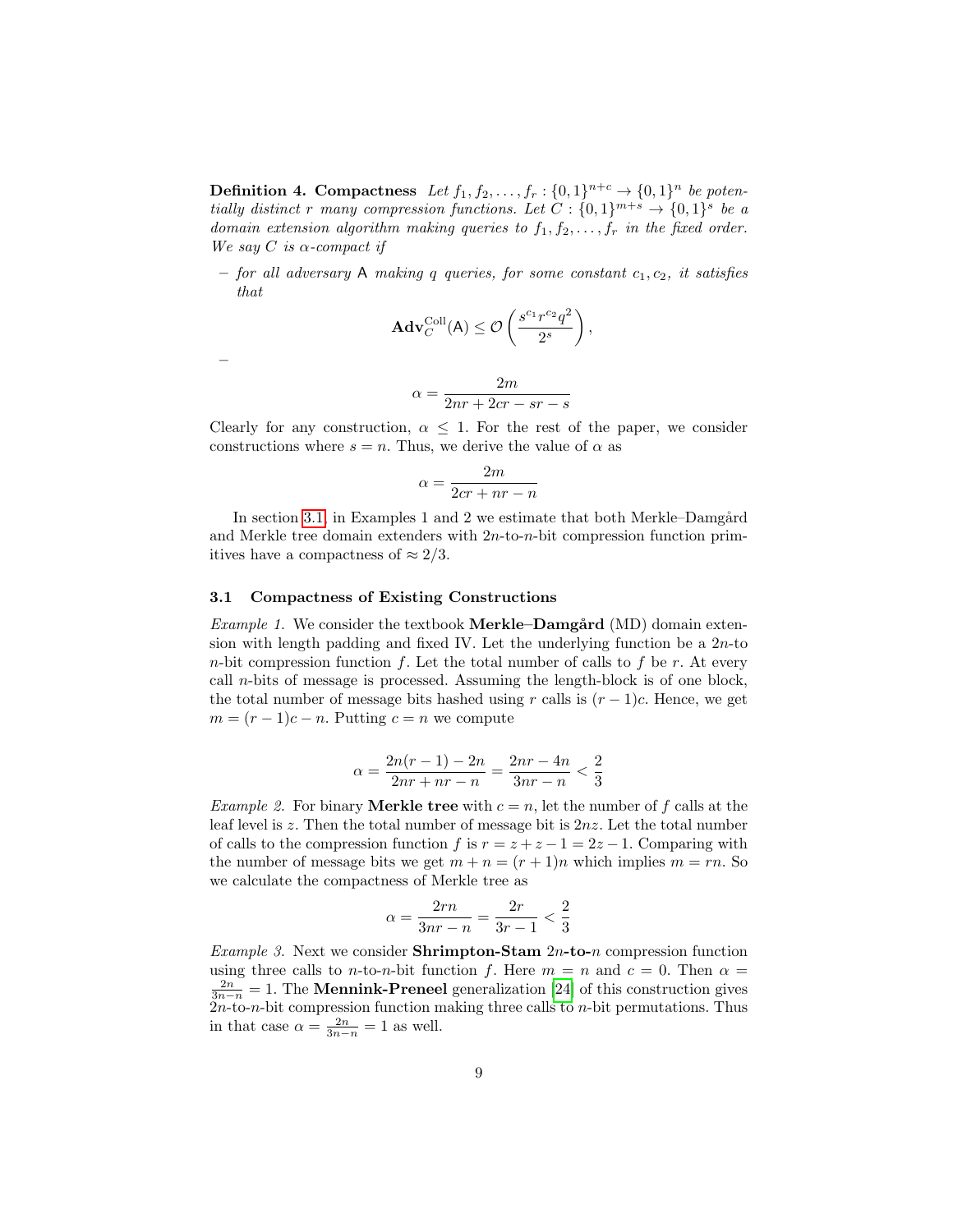Example 4. Consider again MD domain extension with length padding and fixed IV but let the underlying function be a  $5n$ -to n-bit compression function f. At every (out of r) f call  $4n$ -bits are processed (the rest n-bits are the chaining value). As we have one length-block, the total number of message bits hashed is  $(r-1)4n$ . Hence, we get  $m = (r-1)4n - n$  and compute:

$$
\alpha = \frac{2 \times 4n(r-1) - 2n}{2 \times 4r + nr - n} = \frac{8nr - 6n}{9nr - n} \approx \frac{8}{9}
$$

Example 5. The 5-ary Merkle tree with  $5z$  leaf messages has  $5nz$  bit input in total. Thus  $r = \frac{3(5z-1)}{4}$  $\frac{z-1}{4}$  and  $m = n(5z - 1)$ . The compactenss is given by

$$
\alpha = \frac{2n(5z - 1)}{2nr + nr - n} = \frac{5z - 1}{3r - 1} = \frac{8(5z - 1)}{9(5z - 1) - 4} \approx \frac{8}{9}
$$

# <span id="page-9-0"></span>4 **ABR** Mode with Compactness  $\alpha = 1$

In this section we present the ABR domain extender. We prove its collision resistance in the random oracle model and show that it is optimally  $(\alpha = 1)$ compact. Our ABR mode collision-resistance-proof is valid for FIL trees. That means that our result is valid for trees of arbitrary height but once the height is fixed, all the messages queried by the adversary must correspond to a tree of that height. We remind the reader that the majority of Merkle tree applications rely exactly on FIL Merkle trees.<sup>[4](#page-9-1)</sup> The parameter of our construction is  $\ell$  which denotes the height of the tree. The construction makes  $r = 2^{\ell} - 1$  many independent  $2n$ -to-n-bit functions and takes input messages from the set  $\{0,1\}^{\mu n}$ , where  $\mu = 2^{\ell} + 2^{\ell-1} - 1$ .  $f_{(j,b)}$  denotes the  $b^{th}$  node at  $j^{th}$  level. The parents of  $f_{(j,b)}$  are denoted by  $f_{(j-1,2b-1)}$  and  $f_{(j-1,2b)}$ . We use the following notations for the messages. Let  $M$  be the input messages with  $\mu$  many blocks of *n*-bits. The corresponding input to a leaf node  $f_{(1,b)}$  is denoted by  $m_{(1,2b-1)}$  and  $m_{(1,2b)}$ . For the internal function  $f_{(j,b)}, m_{(j,b)}$  denotes the message that is xored with the previous chaining values to produce the input. We refer the reader to Fig. [3b](#page-10-0) for a pictorial view. Note, the leaves are at level 1 and the root of the tree is at level  $\ell$ . The message is broken in *n*-bit blocks.  $2^{\ell}$  many message blocks are processed at level 1. For level  $j(> 1)$ ,  $2^{\ell-j}$  many blocks are processed. The adversary A has query access to all functions, and it makes  $q$  queries in total.

<span id="page-9-2"></span>**Theorem 2.** Let  $\ell \geq 2$  be a natural number and  $r = 2^{\ell}$ . Let  $f : [r] \times \{0, 1\}^{2n} \rightarrow$  ${0,1}^n$  be a family of functions. Let A be an adversary against the collision resistance of ABR mode. If the elements of f are modeled as independent random oracles, then

$$
\mathbf{Adv}_{ABR}^{\mathrm{Coll}}(\mathsf{A}^f) = \mathcal{O}\left(\frac{rn^2q^2}{2^n}\right).
$$

<span id="page-9-1"></span><sup>4</sup> Although VIL Merkle tree exists with collision preservation proof, that is done at the cost of an extra block of Merkle-Damgård-type strengthening and padding schemes. As Stam's bound is derived for FIL constructions, we restrict our focus on FIL constructions only.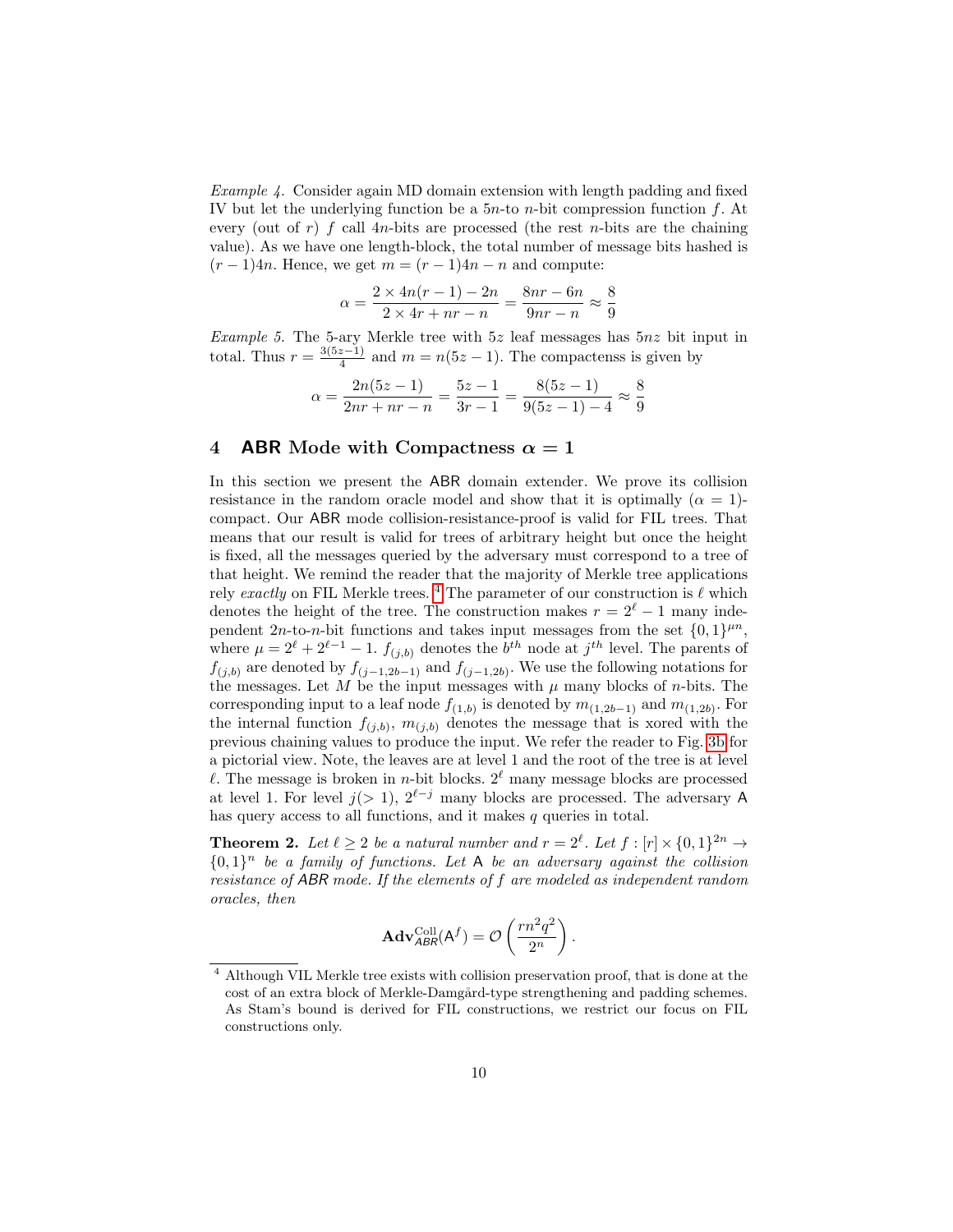<span id="page-10-0"></span>

(a) Algorithm for computing ABR mode hash value with height  $\ell$ 



(b) ABR mode of height  $\ell = 3$  with  $2^3$ leaf message inputs (valid for Merkle tree),  $r = 7$  compression function calls, and total of  $2^{\ell} + 2^{\ell-1} - 1 = 11$  input blocks.

Fig. 3: ABR mode algorithm and instantiation

where q is the number of queries A makes to f satisfying  $q^2 < \frac{2^n}{2e(n+1)}$ .

### 4.1 Warmup: ABR mode with height 2.

First, we prove the security of the case  $\ell = 2$ . In this case ABR mode implements a  $5n$ -to-n-bit compression function with 3 calls to  $2n$ -to-n-bit compression functions. For convenience of explanation, we refer the three functions as  $f_0, f_1, f_2$ (see Fig. [1b\)](#page-3-0).

**Construction 3** Let  $f_0, f_1, f_2 : \{0, 1\}^{2n} \to \{0, 1\}^n$  be three compression functions. We define ABR mode for  $\ell = 2$  as  $ABR^f : \{0, 1\}^{5n} \to \{0, 1\}^n$  where

$$
\mathsf{ABR}(m_1,m_2,m_3,m_4,m_5) = f_2(x_3,x_4) \oplus f_0(m_5 \oplus f_1(x_1,x_2),m_5 \oplus f_2(x_3,x_4))
$$

<span id="page-10-1"></span>Theorem [2](#page-9-2) can be restated for this case as the following proposition.

**Proposition 4** Let  $f_0, f_1, f_2 : \times \{0, 1\}^{2n} \rightarrow \{0, 1\}^n$ . Let A be an adversary against the collision resistance of ABR. If  $f_i$ s are modeled as independent random oracles, then

$$
\mathbf{Adv}_{ABR}^{\text{Coll}}(\mathsf{A}^f) = \mathcal{O}\left(\frac{n^2q^2}{2^n}\right)
$$

where q is the maximum number of queries A makes to the oracles  $f_0, f_1, f_2$ s.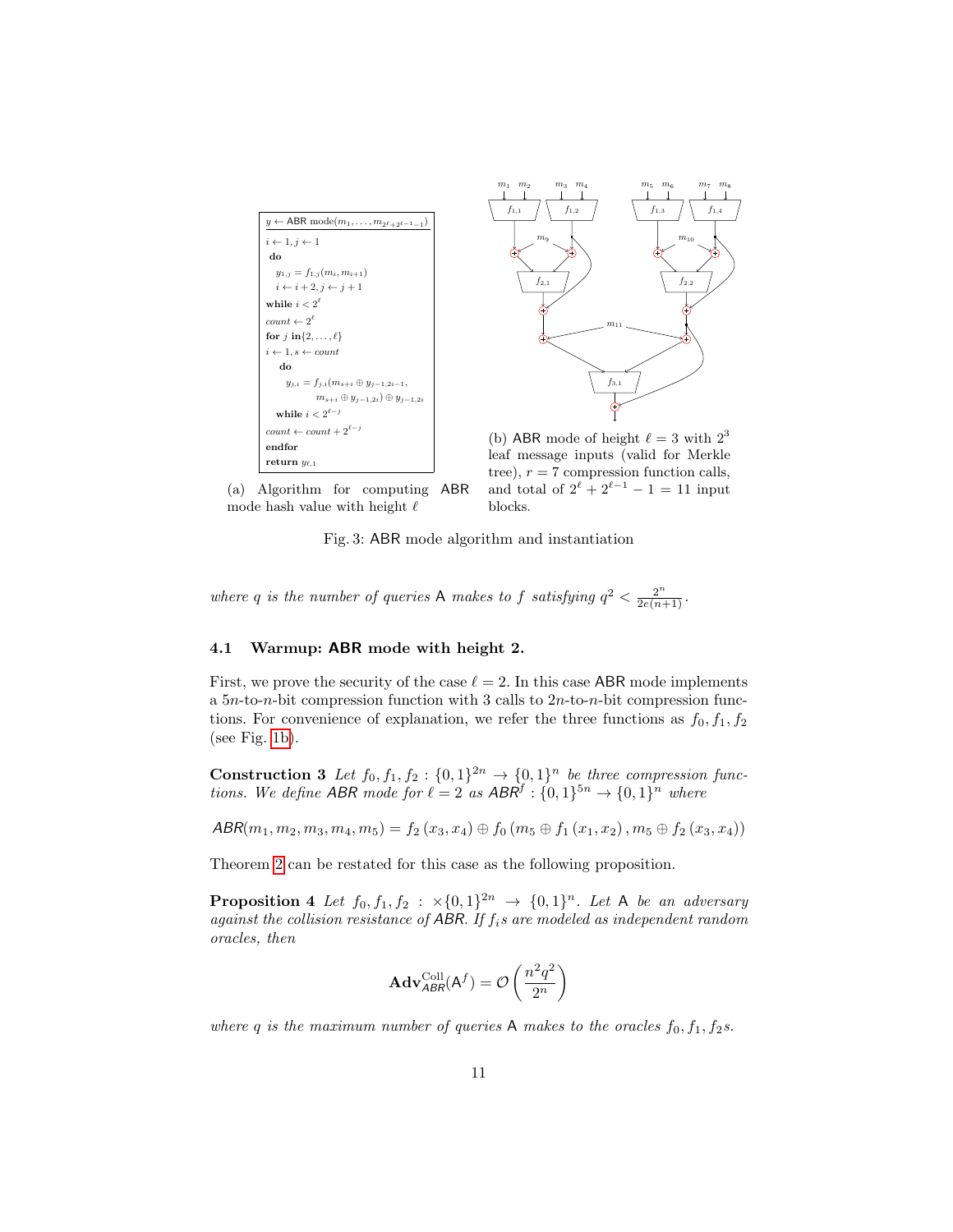Proof of Proposition [4](#page-10-1) The proof strategy closely follows [\[35\]](#page-30-8).

MOVING TO LEVEL-WISE SETTING. In general, one needs to consider the adversary making queries in some adaptive (and possibly probabilistic) manner. But for the case of 5n-bit to n-bit ABR, as in [\[35\]](#page-30-8), we can avoid the adaptivity as  $f_1$ and  $f_2$  are independent random oracles.

**Lemma 3.** For every adaptive adversary  $\hat{A}$ , there exists an adversary  $A$  who makes level-wise queries and succeeds with same probability;

$$
\mathbf{Adv}_{ABR}^{\mathrm{Coll}}(\hat{A}) = \mathbf{Adv}_{ABR}^{\mathrm{Coll}}(A).
$$

Collision Probability in the level-wise query setting From this point on, we assume that the adversary is provided with two lists  $L_1$  and  $L_2$  at the start of the game.  $L_1$  and  $L_2$  have q uniformly sampled points and they should be considered as the responses of the queries made by the adversary to  $f_1$  and  $f_2$ , respectively. The adversary only needs to query  $f_0$ .

Let A be an adversary that can find a collision in ABR. Two cases may arise. In the first case, A can find collision in the leaf nodes  $(f_1 \text{ or } f_2)$ . In that case, there is a collision in either  $L_1$  and  $L_2$ . In the other case, there is no collision among the outputs of  $f_1$  or  $f_2$ , and the collision is generated at the final output. Let  $\textsf{Coll}_i$  denote the event that A finds a collision in  $L_i$ . Let  $\textsf{Coll}$  denote the event that A finds a collision in ABR.

$$
\begin{aligned}\n\mathbf{Adv}_{\mathsf{ABR}}^{\mathrm{Coll}}(\mathsf{A}^f) &\leq \Pr\left[\,\mathsf{Coll}\,\right] = \Pr\left[\,\mathsf{Coll}\,\wedge\,(\mathsf{Coll}_1\vee\mathsf{Coll}_2)\,\right] + \Pr\left[\,\mathsf{Coll}\,\wedge\,\neg(\mathsf{Coll}_1\vee\mathsf{Coll}_2)\,\right] \\
&\leq \Pr\left[\,\mathsf{Coll}_1\vee\mathsf{Coll}_2\,\right] + \Pr\left[\,\mathsf{Coll}\,\mid\,\neg(\mathsf{Coll}_1\vee\mathsf{Coll}_2)\,\right] \\
&\leq \Pr\left[\,\mathsf{Coll}_1\,\right] + \Pr\left[\,\mathsf{Coll}_2\,\right] + \Pr\left[\,\mathsf{Coll}\,\mid\,\neg(\mathsf{Coll}_1\vee\mathsf{Coll}_2)\,\right].\n\end{aligned}
$$

As the functions are independent random oracles,  $Pr[\text{Coll}_1]$  and  $Pr[\text{Coll}_2]$ are bounded above by  $\frac{q^2}{2^n}$ . In the remaining, we bound the probability of the third term.

DEFINING THE RANGE. For every query  $(u_i, v_i)$  made by the adversary to  $f_0$ , we define the following quantity

$$
Y_i \stackrel{def}{=} \left| \{ (h_1, h_2) \mid h_1 \in L_1, h_2 \in L_2, h_1 \oplus u_i = h_2 \oplus v_i \} \right|.
$$

 $\overline{a}$ .

where  $f_0(u_i, v_i)$  is the  $i^{th}$  query of the adversary. While  $Y_i$  counts the number of valid or more precisely consistent with the ABR structure pairs  $(h_1, h_2)$  that were already queried to  $f_1$  and  $f_2$ ,  $Y_i$  also denotes the number of possible ABR hash outputs produced by the adversary by making  $f_0(u_i, v_i)$  query. Notice, that  $Y_i$  inputs to  $f_0$  generate  $Y_i$  outputs. Each of these outputs are XORed each with only one corresponding consistent  $h_2$  value determined by the equation  $h_1 \oplus u_i = h_2 \oplus v_i$ , hence producing  $Y_i$  ABR outputs on  $Y_i$  consistent number inputs to  $f_0$ . Let  $Y = \max_i Y_i$ .

Bounding Collision by range. Now, we show how bounding the range will help us bounding the collision probability. Let  $E_i$  denotes the probability that after making the  $i^{th}$  query  $f_0(u_i, v_i)$  produces a collision in the output of ABR.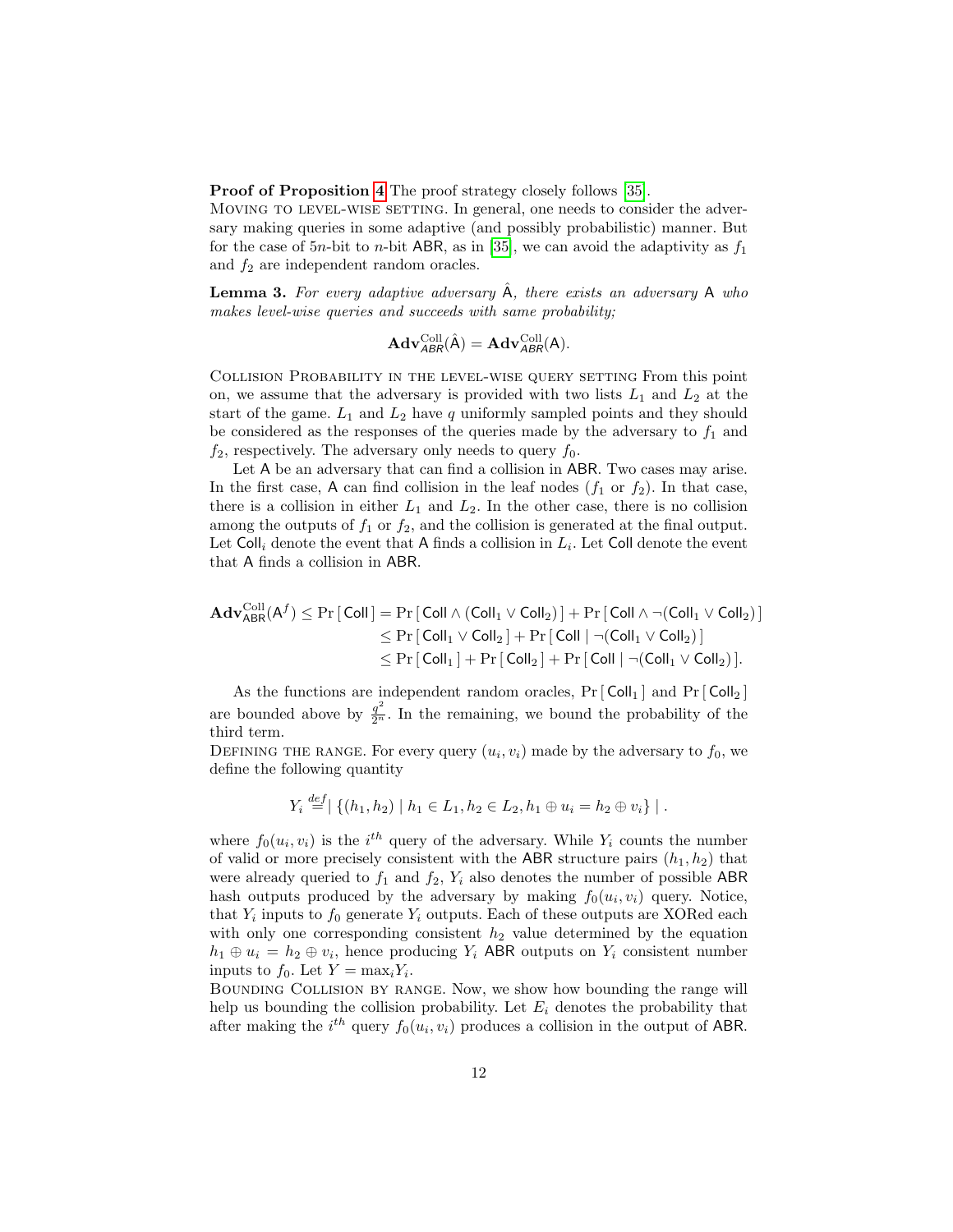Suppose after making  $i - 1$  queries, adversary is not able to produce a collision for ABR. Hence, the adversary has produced  $\sum_{j=1}^{i-1} Y_j$  many hash outputs. We bound the probability that  $i^{th}$  query response produces a collision.

<span id="page-12-0"></span>
$$
\Pr\left[E_i \mid \wedge_{j=1}^{i-1} \neg E_j\right] \le \frac{Y_i \sum_{j=1}^{i-1} Y_j}{2^n}
$$

Now we can bound the collision probability as

$$
\Pr\left[\left.\mathsf{Coll}\left.\right| \neg (\mathsf{Coll}_1 \vee \mathsf{Coll}_2)\right.\right] \le \sum_{i=1}^q \frac{Y_i \sum_{j=1}^{i-1} Y_j}{2^n} \le \sum_{i=1}^q \sum_{j=1}^{i-1} \frac{Y^2}{2^n} \le \frac{q^2 Y^2}{2^{n+1}}
$$

We shall use the following lemma, which we prove later.

# Lemma 4.

$$
\Pr\left[\,Y > k \mid \neg(\mathsf{Coll}_1 \vee \mathsf{Coll}_2)\,\right] \le \frac{q^{2k}(2^n - k)!}{k!\,(2^n - 1)!}
$$

Using Lemma [4,](#page-12-0) we get

$$
\Pr\left[\text{Coll} \mid \neg(\text{Coll}_1 \vee \text{Coll}_2)\right] \le \Pr\left[\text{Coll} \wedge Y \le k \mid \neg(\text{Coll}_1 \vee \text{Coll}_2)\right] \\
+ \Pr\left[Y > k \mid \neg(\text{Coll}_1 \vee \text{Coll}_2)\right] \\
\le \frac{k^2 q^2}{2^{n+1}} + \frac{q^{2k}(2^n - k)!}{k! (2^n - 1)!}
$$

Putting  $k = n$  we get the probability as

$$
\Pr\left[\text{Coll} \mid \neg(\text{Coll}_1 \vee \text{Coll}_2)\right] \le \frac{n^2 q^2}{2^{n+1}} + \frac{q^{2n}}{n! (2^n - 1) \cdots (2^n - n + 1)} \approx \frac{n^2 q^2}{2^{n+1}} + \frac{q^{2n}}{2^{n^2}} = \mathcal{O}\left(\frac{n^2 q^2}{2^n}\right)
$$

Hence, we get the theorem.  $\Box$ 

**Proof of Lemma [4.](#page-12-0)** Let  $(h_{i_1}, h'_{j_1}), (h_{i_2}, h'_{j_2}), \cdots, (h_{i_k}, h'_{j_k})$  be the set of k pairs such that each  $h_{i_l} \in L_1$  and  $h'_{j_l} \in L_2$ , and

$$
h_{i_1} \oplus h'_{j_1} = h_{i_2} \oplus h'_{j_2} = \cdots = h_{i_k} \oplus h'_{j_k} = a
$$
 (say)

The condition  $\neg$ (Coll<sub>1</sub> ∨ Coll<sub>2</sub>) implies that there is no collision in L<sub>1</sub> and L<sub>2</sub>. The total number of ways to choose each of  $L_1$  and  $L_2$  such that there is no collision is  $q! \binom{2^n}{q}$  $\binom{2^n}{q}$ .

Next we count the number of ways of choosing  $L_1$  and  $L_2$  such that the k equalities get satisfied. The number of ways we can choose  $i_1, i_2, \dots, i_k$  is  $\binom{q}{k}$ . Fixing the order of  $i_1, i_2, \dots, i_k$ , the number of ways to pair  $j_1, j_2, \dots, j_k$  is  $k! \binom{\tilde{q}}{k}$ .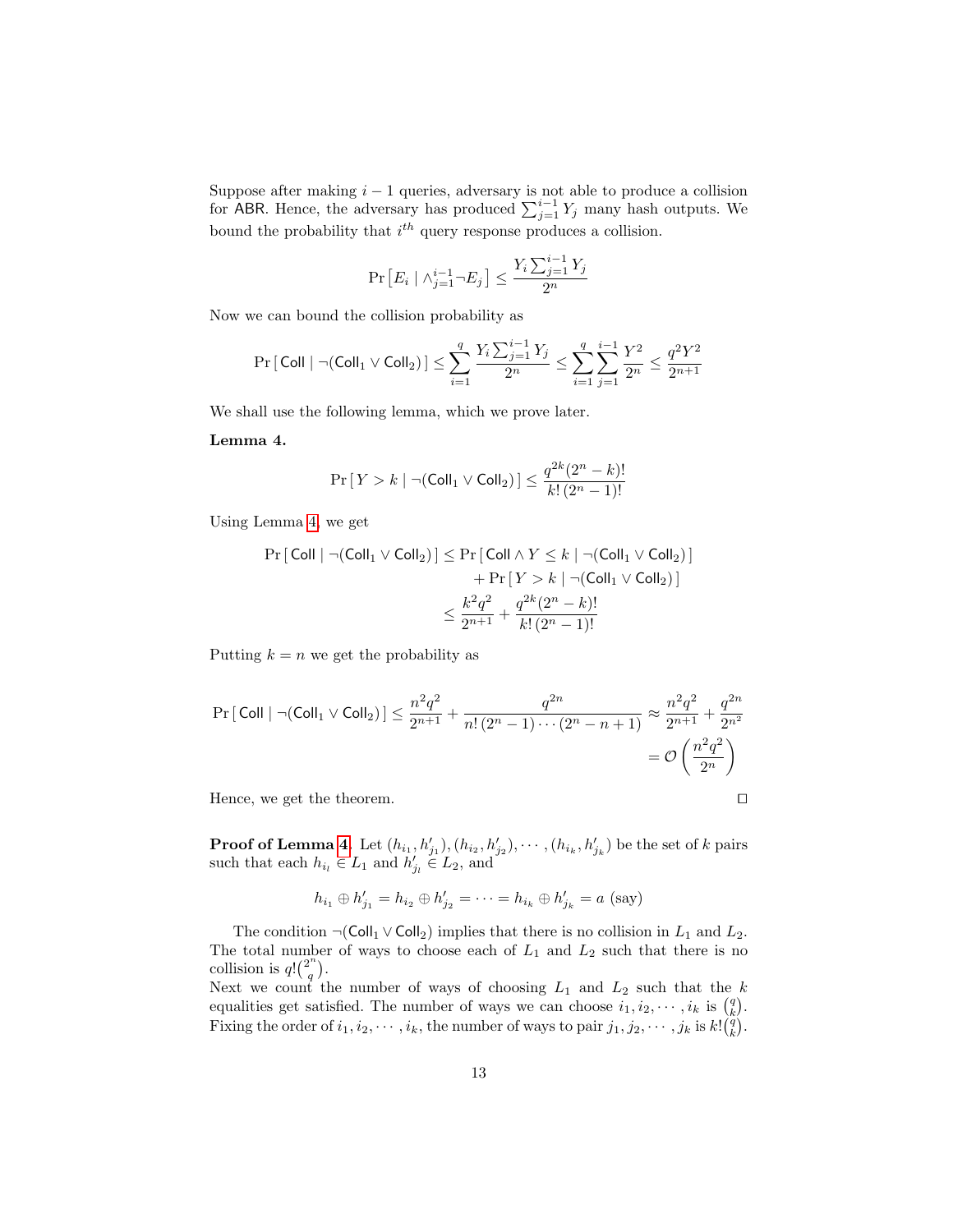Observe that there can be  $2^n$  many possible values of a. Fix a value of a. Thus for each value of  $h_{i_l}$ , there is a single value of  $h'_{j_l}$ . Hence the total number of ways we can select  $L_1, L_2$  such that the equalities get satisfied is  $q! \binom{2^n}{q}$  $q^{2^n}$ ) ×  $q!$  $\binom{2^n-k}{q}$ . Hence the probability that for independently sampled  $L_1$  and  $L_2$ ,

$$
\Pr\left[\,Y>k\mid\neg(\mathsf{Coll}_1\vee\mathsf{Coll}_2)\,\right]=\frac{k!\left(\binom{q}{k}\right)^22^nq!\binom{2^n}{q}\times q!\binom{2^n-k}{q}}{\left(q!\binom{2^n}{q}\right)^2}
$$

After simplification, we get the probability as

$$
\Pr\left[\,Y > k \mid \neg(\mathsf{Coll}_1 \vee \mathsf{Coll}_2)\,\right] = \frac{(q!)^2 2^n (2^n - k)!}{\left((q-k)!\right)^2 k! \left(2^n\right)!} \le \frac{q^{2k} 2^n (2^n - k)!}{k! \left(2^n\right)!}
$$

At the last step, we upper bound  $\frac{(q!)^2}{((q-k)!)^2}$  by  $q^{2k}$ . The lemma follows.

### 4.2 Proof of Theorem [2](#page-9-2)

Proof Overview. Now we prove the general case. We start with an overview of the proof. Unlike the case for  $\ell = 2$ , we have to consider adaptive adversaries. Specifically, we can no longer assume that the adversary makes the queries level wise. Indeed, a query at a non-leaf level is derived from the previous chaining values (part of which is fed-forward to be xored with the output) and the messages. We can no longer "replace" the query without changing the chaining values. To the best of our knowledge, no proof technique achieving  $2^{n/2}$  security bound asymptotically, exists in the literature for this case.

The intuition of our proof follows. Like in the previous case, our analysis focuses on the yield of a function. Informally, the yield of a query  $(u, v)$  to a function  $f$  is the number of chaining values created by the query. For example, consider a query  $(u, v)$  made to function  $f_{j,z}$ ,  $z^{th}$  function of level j, and let y be the output of the query. How many chaining values does this query create? A cursory inspection reveals that the number of created chaining values are the number of "legal" feedforward (chaining value from the previous level function  $f_{j-1,2z}$ ) values h. Indeed a feedforward value h can extend the chain, if there exists a chaining value h' from the set of chaining values created from  $f_{j-1,2z-1}$ (the other parent of  $(j, z)$ ) such that  $h' \oplus u = h \oplus v$ .

Naturally, if we can bound the total yield of a function (denoted as load), we can bound the probability of collision among the chaining values generated by the function. The load of a function  $f_{j,z}$  gets increased in two ways. The first one is by a query made to  $f_{j,z}$ , as encountered in the previous section. The other one is by a query made to  $f_{j',z'}$  where  $j' < j$  and  $(j',z')$  is in the subtree of  $(j, z)$ . To see why the second case holds, observe that the query to  $f_{j', z'}$  increases the yield of the function, and thus creating new chaining values. Some of those newly created chaining values can be "legal" feedforward values for some queries already made to the next level, and thus increasing the yield of that query as well. Moreover, this in turn again creates new chaining value at the level  $j' + 1$ .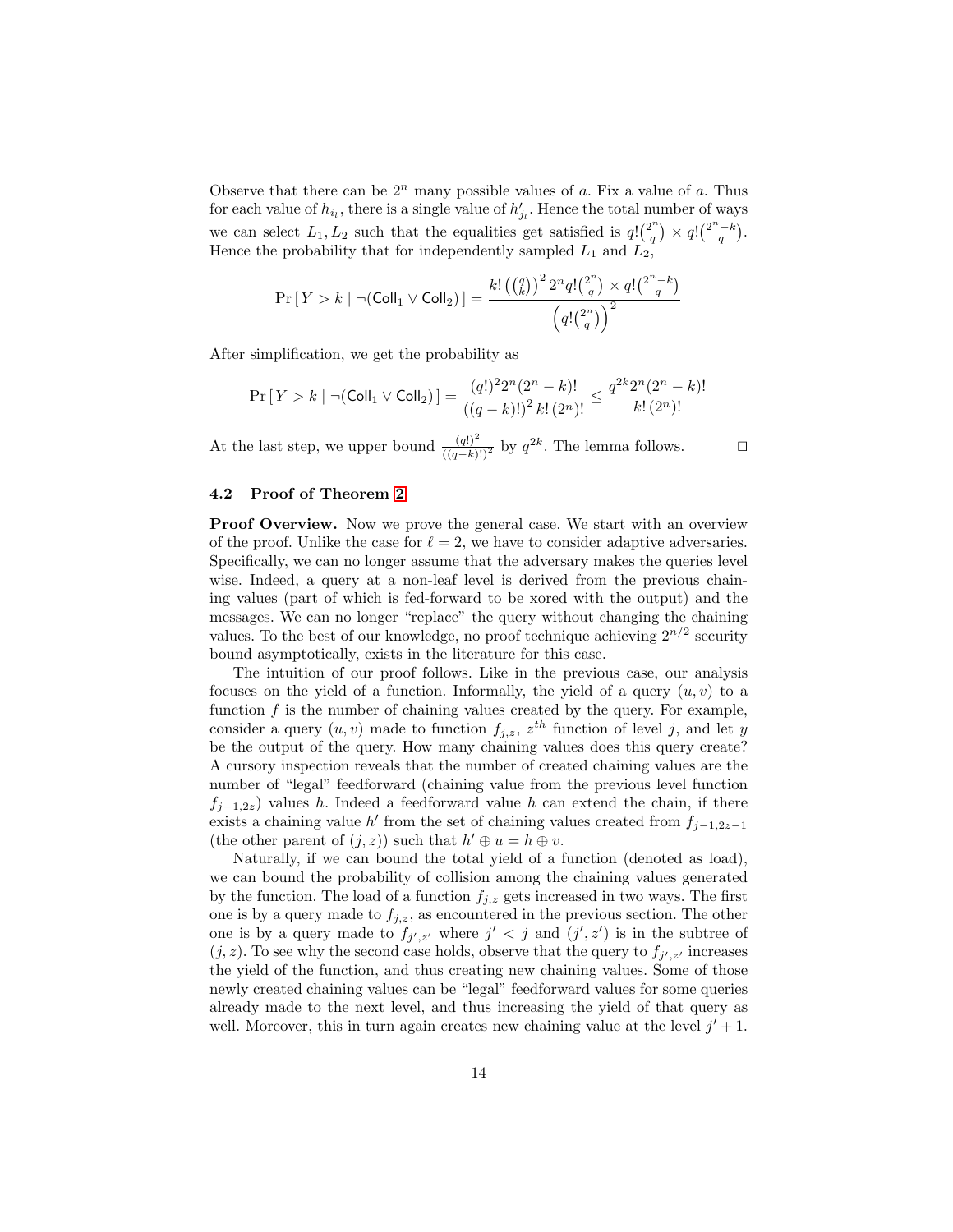The effect continues to all the next levels and eventually affects the load of all the functions in the path to the root, including  $(j, z)$ .

We bound the load of functions at each level starting from the leaves. At each level, we bound the probability of having a transcript which creates the load on a function (of that level) over a threshold amount, conditioned on the event that in none of the previous level the load exceeded the threshold.

Formal Analysis. Our formal analysis involves the transcript of the queries and the corresponding responses. Each entry of the transcript contains a query response pair, denoted by  $(u, v, y)_{(j,b)}$  which indicates that y is the response of the query  $f_{j,b}(u, v)$ .  $\tau$  denotes the (partial) transcript generated after the q many queries.  $Q_{(j,b)}$  denotes the set of queries made to the function  $f_{(j,b)}$ .  $\mathcal{L}_{(j,b)}$  holds the responses.

YIELD SET For each function  $f_{(j,b)}$ , we define a set  $\Gamma_{(j,b)}$  holding the possible chaining values. Note, a chaining value  $h \in \Gamma_{(j-1,2b)}$  can be a valid feedforward value for entry  $(u, v, y)_{(j,b)}$  if there exists a matching  $h' \in \Gamma_{(j-1,2b-1)}$  such that for some m', it holds that  $m' \oplus h' = u$  and  $m' \oplus h = v$ . Such a m' can exist only if  $h' \oplus u = h \oplus v$ .

$$
I_{(1,b)} \stackrel{def}{=} \{y \mid (u,v,y)_{(1,b)} \in \tau\}
$$
  

$$
I_{(j>1,b)} \stackrel{def}{=} \{y \oplus h \mid (u,v,y)_{(j,b)} \in \tau, h \in I_{(j-1,2b)}, \exists h' \in I_{(j-1,2b-1)}, h' \oplus u = h \oplus v\}.
$$

FEEDFORWARD SET. For each function  $f_{(j,b)}$ , we define a set  $F_{(j,b)}$  containing the possible elements that can be used as feedforward and xored with the output of  $f_{(j,b)}$  to generate valid chaining values. It is easy to verify that  $F_{(j,b)} = \Gamma_{(j-1,2b)}$ , where  $\Gamma_{(0,b)} = \emptyset$ .

Let Coll denotes the event that the adversary finds collision in ABR mode. Let  $M = (m_{1,1}, m_{1,2} \cdots, m_{1,2^{\ell}}, \cdots, m_{\ell,1})$  and  $M' = (m'_{1,1}, m'_{1,2} \cdots, m'_{1,2^{\ell}}, \cdots, m'_{\ell,1})$ be the two distinct messages that produce the collision. We use  $(u, v, y)_{(j,b)}$  and  $(u', v', y')_{(j,b)}$  to be the corresponding queries made to function  $f_{(j,b)}$  in the evaluation respectively. [5](#page-14-0)

Proper Internal Collision. The transcript is said to contain a *proper internal* collision at  $(j, b)$ , if the transcript contains two distinct queries  $(u, v, y)_{(i,b)}$  and  $(u', v', y')_{(j,b)}$  and there exists  $h, h' \in \Gamma_{(j-1, 2b)}$  such that  $y \oplus h = y' \oplus h'$ .

Lemma 5. Collision in tree implies a proper internal collision.

Proof. The proof follows the Merkle tree collision resistance proof. Without loss of generality, we assume that there is no collision at the leaf. Now, consider a collision in the tree. This implies that there exist  $(u, v, y)_{(\ell,1)}, (u', v', y')_{(\ell,1)} \in \tau$ and  $h, h' \in \Gamma_{(\ell-1,2)}$  such that

$$
y\oplus h=y'\oplus h'
$$

<span id="page-14-0"></span><sup>5</sup> We assume the adversary makes all the internal queries before producing a collision. Indeed we can always add the missing queries in the transcript without significantly changing the query complexity.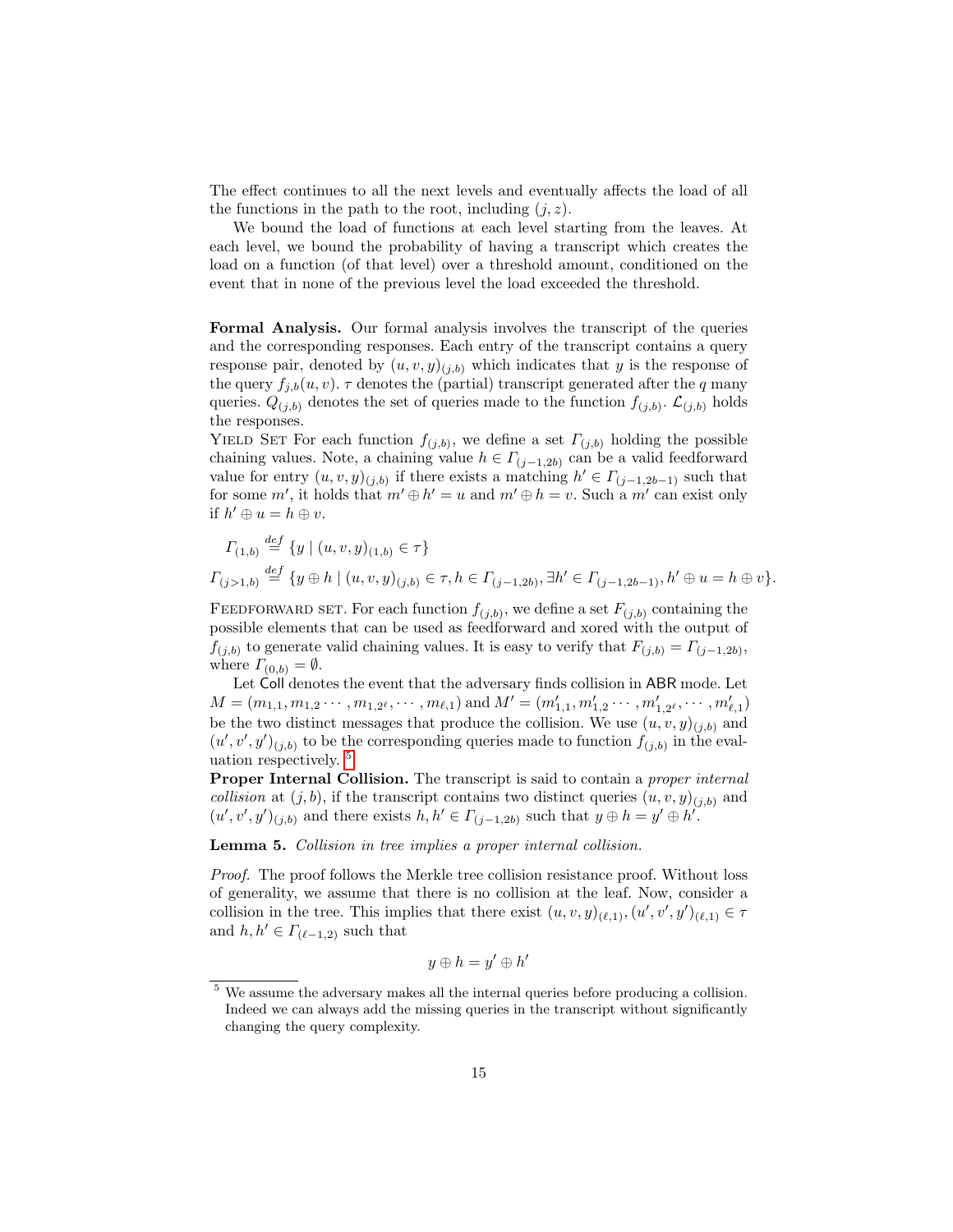If  $(u, v)_{(\ell,1)} \neq (u', v')_{(\ell,1)}$ , then we get our proper internal collision at  $(\ell, 1)$ , and we are done. Otherwise  $(u, v)_{(\ell,1)} = (u', v')_{(\ell,1)}$ , which in turn implies  $y = y'$ . This implies  $h = h'$ . Moreover, we get  $h \oplus u \oplus v = h' \oplus u' \oplus v'$ . The above two equalities give us collision in the both left and the right subtree. As  $M \neq M'$ , the messages differ in one of the subtrees. Repeating the above argument in the appropriate tree, we indeed find a  $(j, b)$  with distinct inputs  $(u, v)_{(i, b)} \neq$  $(u',v')_{(j,b)}$ . Utilization of the contract of the contract of the contract of the contract of the contract of the contract o

### Bounding Probabilities of a Proper Internal Collision

YIELD OF A QUERY. Consider an element  $(u, v, y)_{(j,b)} \in \tau$ . We define the following quantity as the yield of the query  $f_{(j,b)}(u, v)$ .

$$
Y_{u,v,j,b} \stackrel{\text{def}}{=} \begin{cases} \mid \{ (h_1, h_2) \mid h_1 \in \Gamma_{(j-1,2b-1)}, h_2 \in \Gamma_{j-1,2b}, h_1 \oplus u = h_2 \oplus v \} \mid \text{if } j > 1 \\ 1 & \text{if } j = 1 \end{cases}
$$

LOAD ON A FUNCTION. The load on a function  $f_{(j,b)}$  is defined by the total yield of the queries made to that function.

$$
L_{(j,b)} \stackrel{def}{=} \sum_{(u_i,v_i)\in Q_{j,b}} Y_{u_i,v_i,j,b}.
$$

Observe that if no internal collision happens at a function , the size of the yield set is the load on that function;  $L_{(j,b)} = | \Gamma_{j,b} |$ 

For the rest of the analysis we use the variable k which is equal to  $(n+1)^{\frac{1}{\ell}}$ . Bad Events. In this section we define the notion of bad event. We observe that with every query, the load on the functions in the tree change. Two types of contributions to load happen with each query.

- 1. **Type I** A new  $(u, v)_{(j,b)}$  query contributes to  $L_{(j,b)}$ . The contribution amount is  $Y_{(u,v,j,b)}$ .
- 2. **Type II** A new  $(u, v)_{j', b'}$  query increases the load of  $(j, b)$  where  $j > j'$  and  $(j', b')$  is in the sub-tree rooted at  $(j, b)$ .

 $\delta^1_{(j,b)}$  and  $\delta^2_{(j,b)}$  denotes the total type-I and type-II contributions to  $L_{(j,b)}$  respectively. We consider the following two helping Bad events.

- 1. Bad1 happens at function  $(j, b)$  such that for some  $(u, v, y)_{(j, b)} \in \tau$ , such that  $Y_{(u,v,j,b)} > k^{\ell}$ . This event corresponds to the Type I queries.
- 2. Bad2 happens at function  $(j, b)$ , if  $\delta^2_{(j, b)} > k^{\ell}q$ .

 $Bad1<sub>j</sub>$  and  $Bad2<sub>j</sub>$  denotes the event that Bad1 or Bad2 respectively happens at some node at level j. We define Bad<sub>j</sub> as Bad1<sub>j</sub>∪Bad2<sub>j</sub>. Let Bad denote the event that for the generated transcript  $\mathsf{Bad}_i$  holds for some level j.

<span id="page-15-0"></span>
$$
\mathsf{Bad} \stackrel{def}{=} \bigcup_j \mathsf{Bad}_j
$$

The following proposition holds from the definitions.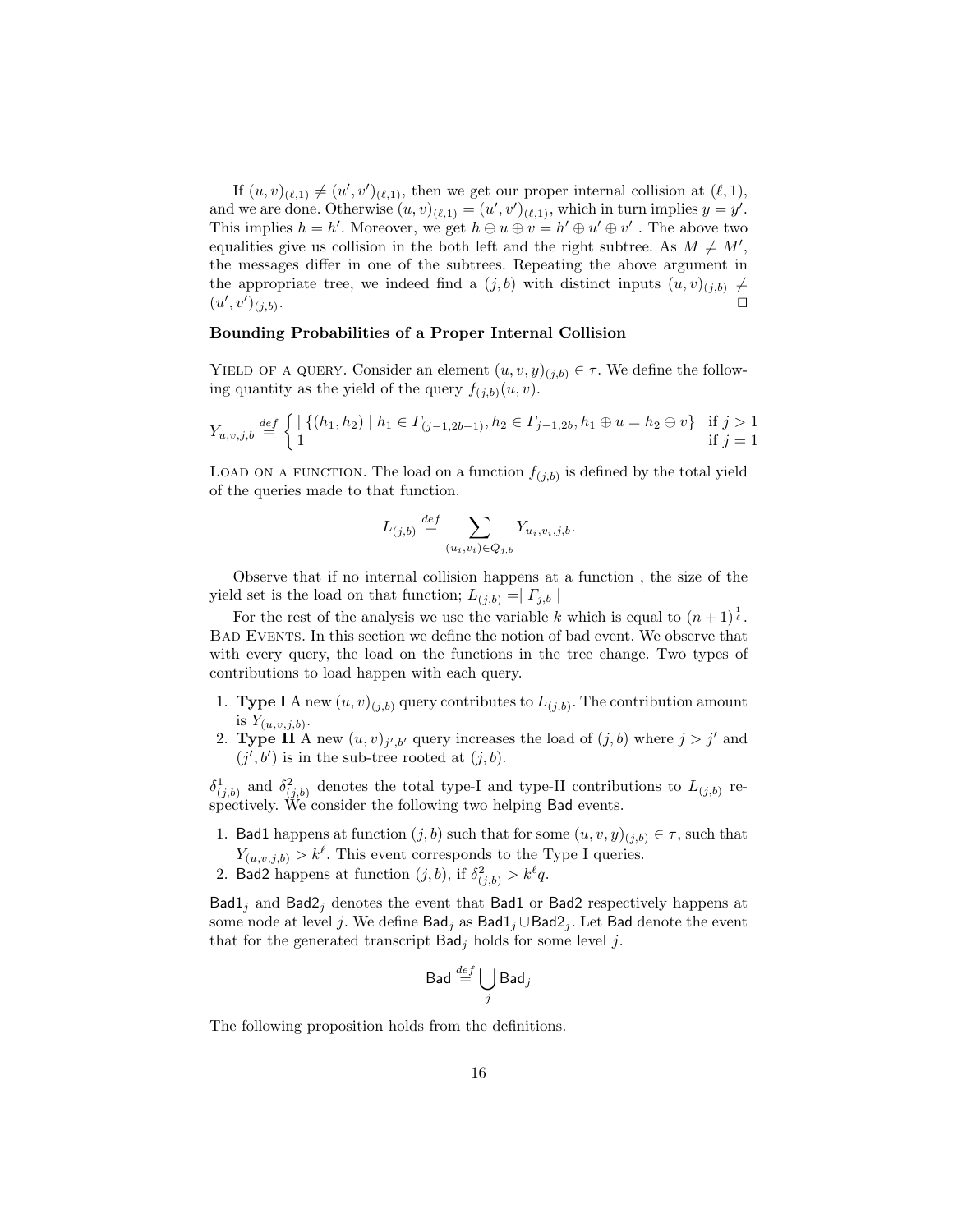Lemma 6.

$$
\neg \mathsf{Bad}_j \implies \forall b \in [2^{\ell-j}] \quad \text{it holds that } L_{(j,b)} \le 2k^{\ell}q
$$

DERIVING COLLISION PROBABILITY. Let  $\text{Coll}_j$  denote the event of a proper internal collision at  $(j, b)$  for some  $b \in [2^{\ell-j}]$ .

$$
\begin{aligned} \Pr\left[\,\text{Coll}\,\right] &\leq \Pr\left[\,\text{Coll}\cup\,\text{Bad}\,\right] \\ &\leq \Pr\left[\,\text{Coll}_1\cup\,\text{Bad}_1\,\right] + \sum_{j>1} \Pr\left[\,\left(\text{Coll}_j\cup\,\text{Bad}_j\right)\cap\cap_{j'1} \Pr\left[\,\text{Bad}_j\cap\cap_{j'1} \Pr\left[\,\text{Coll}_j\cap\cap_{j'
$$

Using the fact that  $Pr[A \cap B] = Pr[A | B] Pr[B] \leq Pr[A | B],$ 

$$
\Pr\left[\text{Coll}\right] \le \Pr\left[\text{Coll}_1 \cup \text{Bad}_1\right] + \sum_{j>1} \Pr\left[\text{Bad}_j \mid \bigcap_{j' < j} \neg \text{Coll}_{j'} \cap \bigcap_{j' < j} \neg \text{Bad}_{j'}\right] + \sum_{j>1} \Pr\left[\text{Coll}_j \mid \bigcap_{j' < j} \neg \text{Coll}_{j'} \cap \bigcap_{j' \le j} \neg \text{Bad}_{j'}\right] \tag{1}
$$

**Proof Sketch of Bounding** Pr  $\lceil$  Coll<sub>1</sub> ∪ Bad<sub>1</sub>  $\rceil$ . As all the functions are modeled as a random function, for all  $b \in [2^{\ell-1}]$ , we have Pr  $[Col|_{1,b}] \leq \frac{q^2}{2^n}$ . Hence,

<span id="page-16-1"></span><span id="page-16-0"></span>
$$
\Pr\left[\left.\mathsf{Coll}_1\right]\right.\leq \frac{2^{\ell-1}q^2}{2^n}
$$

In order to find Pr[Bad<sub>1</sub>], we recall that  $F_{1,b} = \emptyset$ . In other words the nothing is xored with the output of the functions at the leaf level. Hence,  $Y_{(u,v,1,b)} = 1$  for all  $b \in [2^{\ell-1}]$  and  $(u, v, y)_{1,b} \in \tau$ . Hence Pr [Bad<sub>1</sub>] = 0. Hence we get,

$$
\Pr\left[\text{Coll}_1 \cup \text{Bad}_1\right] \le \frac{2^{\ell-1}q^2}{2^n} \tag{2}
$$

 $\bf{Proof~S ketch~of~Bounding} \sum_{j>1} \Pr {[~\sf Coll}_j ~|~ \cap_{j' < j} \neg \sf Coll}_{j'} \cap \cap_{j' \le j} \neg \sf Bad}_{j'} {\rm].~Fix}$  $b \in [2^{\ell-j}]$  and thus fix a function at the j<sup>th</sup> level. As analyzed in the previous section, given  $\bigcap_{j' \leq j} \neg \mathsf{Bad}_{j'}$ , the proper internal collision probability for  $(j, b)$  is  $\frac{L^2_{(j,b)}}{2^n}$ . From Lemma [6,](#page-15-0) it holds that for each  $b \in [2^{\ell-j}], L_{(j,b)} \leq 2k^{\ell}q$ . Hence for each  $j > 1, b \in [2^{\ell-j}],$ 

$$
\Pr\left[\left.\mathsf{Coll}_{(j,b)}\;\right|\cap_{j'
$$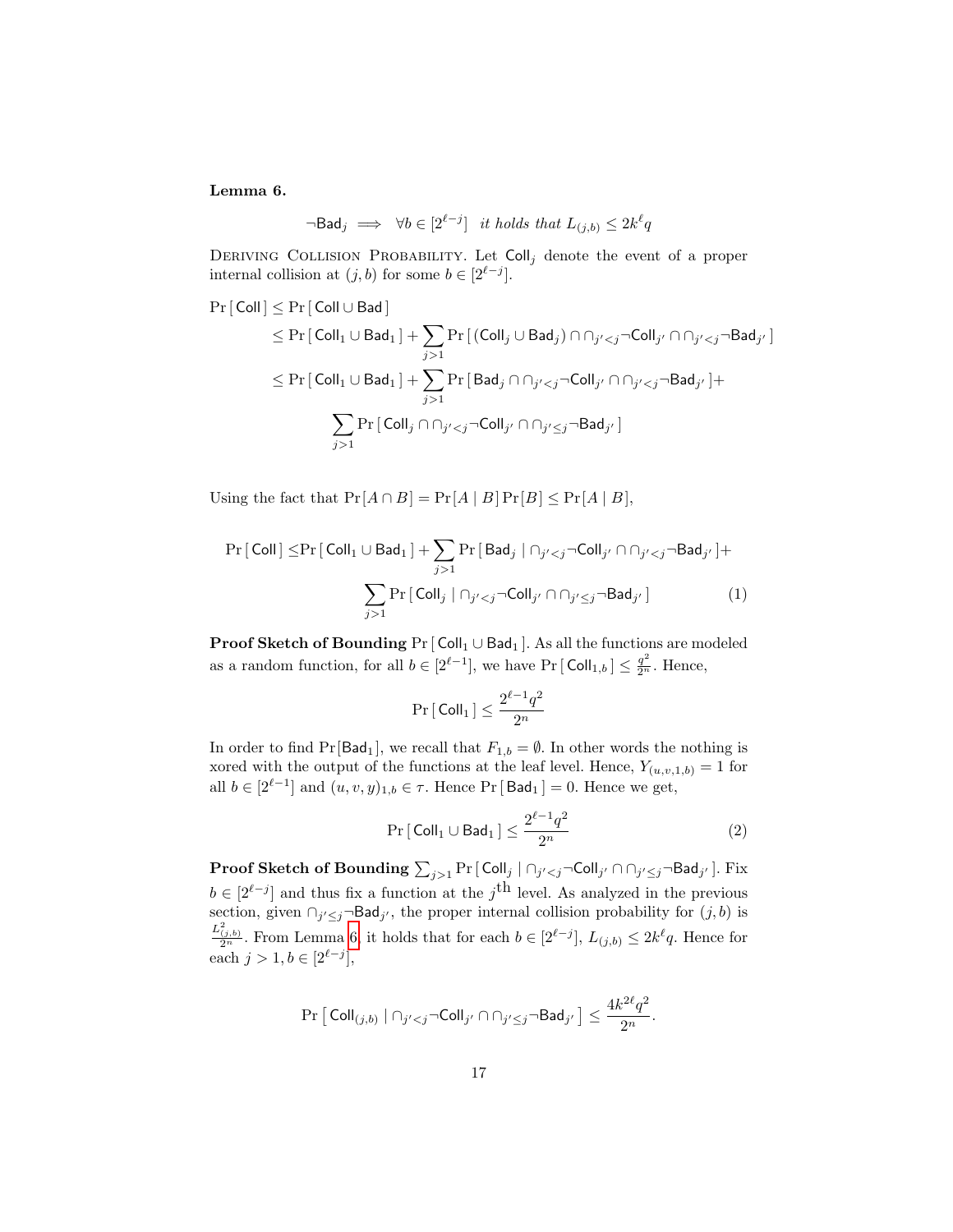Taking sum over all  $j > 1, b \in [2^{\ell-j}],$ 

$$
\begin{aligned} \sum_{j>1,b}\Pr\big[\operatorname{Coll}_{(j,b)}\mid\cap_{j'
$$

In the next step we shall use the fact that  $\sum_{j=2}^{\ell} \frac{1}{2^{j}} < \frac{1}{2}$ . Finally we get,

<span id="page-17-1"></span>
$$
\sum_{j>1,b} \Pr\left[\text{Coll}_{(j,b)} \mid \bigcap_{j' < j} \neg \text{Coll}_{j'} \cap \bigcap_{j' \leq j} \neg \text{Bad}_{j'}\right] \leq \frac{2^{\ell+2} k^{2\ell} q^2}{2^{n+1}}\tag{3}
$$

Bounding Pr [Bad] Now we bound the probabilities of the two bad events. We bound the probabilities level-wise. Let  $Bad1_{j,b}$  denote that Bad1 happens at node b of level j. Similarly, let  $Bad2_{j,b}$  denote that Bad2 happens at node b of level j. Clearly,  $\textsf{Bad1}_j = \bigcup_{b \in [2^{\ell-j}]} \textsf{Bad1}_{j,b}$  and  $\textsf{Bad2}_j = \bigcup_{b \in [2^{\ell-j}]} \textsf{Bad2}_{j,b}$ Bounding  $Bad1_i$ .

**Lemma 7.** For any  $(u, v, y)_{(j,b)}$  for  $b \in [2^{\ell-j}]$ 

<span id="page-17-0"></span>
$$
\Pr[\mathbf{Bad1}_{j,b} \mid \cap_{j' < j} \neg\mathsf{Coll}_{j'} \cap \cap_{j' < j} \neg\mathsf{Bad}_{j'}] \leq 2^n \left(\frac{ek^\ell q^2}{2^n}\right)^{k^\ell}
$$

*Proof.* We bound the probability for any possible input  $(u, v)_{(j,b)}$  that  $Y_{(u, v, j, b)}$  $k^{\ell}$ . Fix  $u \oplus v = a$ . Consider any entry  $(u_1, v_1, y_1)_{(j-1, 2b)}$  from  $\tau$ . This entry contributes to  $Y_{(u,v,j,b)}$  if there exists a  $h \in F_{(j-1,2b)}$  and  $x \in \Gamma_{(j-1,2b-1)}$  such that  $y_1 \oplus h \oplus v = x \oplus u$ . Rearranging, we get that  $y_1 = h \oplus x \oplus a$ . Probability of that event is  $\frac{Y_{(u_1, v_1, j-1, 2b)} |Y_{(j-1, 2b-1)}|}{2^n}$ . As  $\neg$ Bad<sub>j'</sub> holds for all  $j' < j$ , we have  $| \Gamma_{(j-1,2b-1)} | \leq k^{\ell} q$ , and  $Y_{u_1,v_1,j-1,2b} \leq k^{j-1}$ . Hence, the probability that  $(u_1, v_1, y_1)_{(j-1, 2b)}$  contributes to  $Y_{u, v, j, b}$  is at most  $\frac{k^{\ell+j-1}q}{2^n}$ . As there are at most q choices for  $(u_1, v_1, y_1)_{(j-1, 2b)}$  and each choice contributes one to  $Y_{u,v,j,b}$ ,

$$
\Pr\left[Y_{u,v,j,b} > k^{\ell}\right] \leq \binom{q}{k^{\ell}} \left(\frac{k^{\ell+j-1}q}{2^n}\right)^{k^{\ell}}
$$

Next, we use the inequality  $\binom{a}{b} \leq \left(\frac{ea}{b}\right)^b$ , where e is the base of natural logarithm.

$$
\Pr\left[Y_{u,v,j,b} > k^{\ell}\right] \le \left(\frac{ek^{j-1}q^2}{2^n}\right)^{k^{\ell}} \le \left(\frac{ek^{\ell}q^2}{2^n}\right)^{k^{\ell}}
$$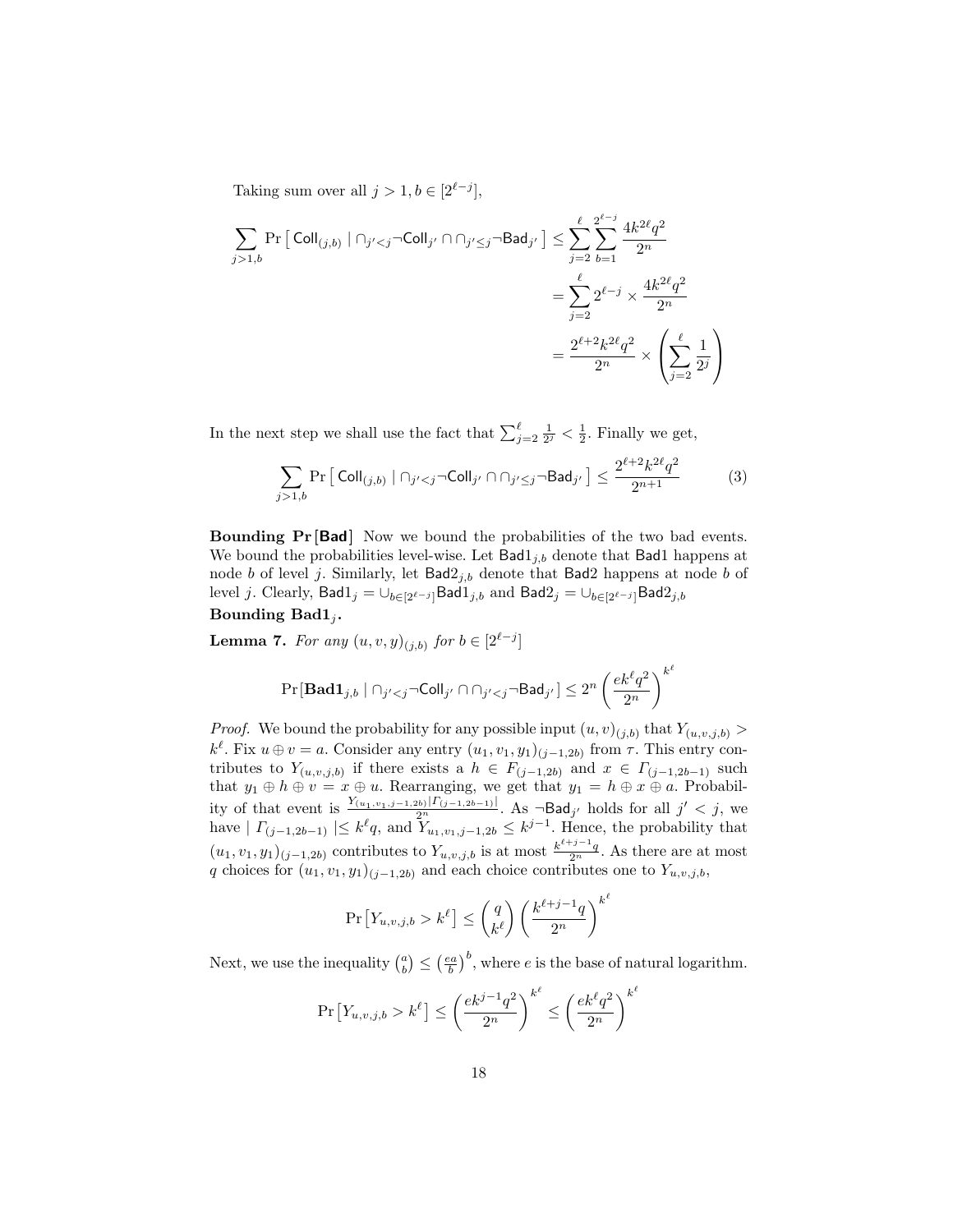Now, taking union bound over all possible choice of  $a$ , we get that for any possible input  $(u, v)$  to  $f_{(j,b)}$ ,

$$
\Pr\left[Y_{u,v,j,b} > k^{\ell}\right] \le 2^{n} \left(\frac{ek^{\ell}q^{2}}{2^{n}}\right)^{k^{\ell}}
$$

# Bounding  $Bad2_i$ .

<span id="page-18-0"></span>**Lemma 8.** Fix  $b \in [2^{\ell-j}]$  and thus fix a function at the j<sup>th</sup> level.

$$
\Pr\left[\mathbf{Bad2}_{j,b} \mid \cap_{j' < j} \neg\mathsf{Coll}_{j'} \cap \cap_{j' < j} \neg\mathsf{Bad}_{j'} \cap \neg\mathbf{Bad1}_{j,b}\right] \leq \frac{2^\ell k^\ell q^2}{2^n}
$$

*Proof.* Consider a query  $(u, v, y)_{j', b'}$  where  $(j', b')$  is in the sub-tree of  $(j, b)$ . As  $\bigcap_{j' < j} \neg \mathsf{Bad}_{j'}$  holds, we argue  $\neg \mathsf{Bad1}_{j'}$  holds. Thus the number of chaining value created by  $(u, v, y)_{j', b'}$  query at the output of j', b' is at most  $k^{\ell}$ , we have  $Y_{u,v,j',b'} \leq k^{\ell}.$ 

Next we calculate the increase in the load of the next node  $f_{(j'+1,\lceil\frac{b'}{2}\rceil)}$  due to query  $(u, v, y)_{j', b'}$ . Consider any chaining value h created due to the query  $(u, v, y)_{j', b'}$ . h increases the load of  $(j' + 1, \lceil \frac{b'}{2} \rceil)$  $(\frac{b'}{2})$  if there exists  $h_1 \in \Gamma_{j',b'-1}$  and  $(u_1, v_1, y_1)_{j'+1, \lceil \frac{b'}{2} \rceil} \in \tau$  such that  $h = h_1 \oplus u_1 \oplus v_1$ . For a fixed  $h_1$  and query  $(u_1, v_1, y_1)_{j'+1, \lceil \frac{b'}{2} \rceil}$ , probability the equation gets satisfied is  $\frac{1}{2^n}$ . There can be at most  $|Q_{j'+1,\lceil\frac{b'}{2}\rceil}|$  many queries made to the function  $j'+1,\lceil\frac{b'}{2}\rceil$  $\frac{b'}{2}$  in the transcript, implying at most q many choices for candidate  $(u_1, v_1, y_1)_{j'+1, \lceil \frac{b'}{2} \rceil}$ .

$$
\mathbf{E}\left[\left.\delta^2_{(j'+1,\lceil\frac{b'}{2}\rceil)}\right.\right] \le \frac{Y_{u,v,j',b'}\left|\varGamma_{(j',b'-1)}\right|\left|Q_{j'+1,\lceil\frac{b'}{2}\rceil}\right|}{2^n}
$$

As  $\neg$ Bad<sub>j</sub>, holds in the given condition,  $\left|\Gamma_{(j',b'-1)}\right| = L_{(j',b'-1)} < 2k^{\ell}q$ . Moreover,  $Y_{u,v,j',b'} \leq k^{\ell}$ ; thus the expected increase in the load of  $f_{(j'+1,\lceil \frac{b'}{2}\rceil)}$  is at most  $\frac{2k^{2\ell}q^2}{2^n}$ .

We extend this argument to the next levels. For a random element from  $Q_{j'+1,\lceil \frac{b'}{2}\rceil} \times \Gamma_{(j',b'-1)}$  the expected number of matched elements in  $Q_{j'+2,\lceil \frac{b'}{4}\rceil} \times$  $\Gamma_{(j'+1,\lceil\frac{b'}{2}\rceil-1)}$  is  $\left| \Gamma_{(j'+1,\lceil \frac{b'}{2} \rceil-1)} \right|$  $\begin{array}{c} \hline \end{array}$  $\Big|Q_{j'+2,\lceil\frac{b'}{4}\rceil}$  $\begin{array}{c} \hline \end{array}$  $\left| \Gamma_{(j',b'-1)} \right| \left| Q_{j'+1,\lceil \frac{b'}{2} \rceil} \right|$  . Using  $\neg \text{Bad}_{j'}$  for all  $j' < j$ , we bound

the expected increase of load for  $f_{(j'+2,\lceil \frac{b'}{4}\rceil)}$  as

$$
\begin{split} & \mathbf{E} \left[ \, \delta^2_{(j'+2,\lceil \frac{b'}{4} \rceil)} \right] \\ & \leq \frac{Y_{u,v,j',b'} \mid \varGamma_{(j',b'-1)} \mid \mid Q_{j'+1,\lceil \frac{b'}{2} \rceil} \mid}{2^n} \times \frac{ \mid \varGamma_{(j'+2,\lceil \frac{b'}{2} \rceil-1)} \mid \mid Q_{j'+1,\lceil \frac{b'}{4} \rceil} \mid}{ \mid \varGamma_{(j',b'-1)} \mid \mid Q_{j'+1,\lceil \frac{b'}{2} \rceil} \mid} \\ & \leq \frac{Y_{u,v,j',b'} \mid \varGamma_{(j'+1,\lceil \frac{b'}{2} \rceil-1)} \mid \mid Q_{j'+1,\lceil \frac{b'}{4} \rceil} \mid}{2^n} \\ & \leq \frac{2k^{2\ell}q^2}{2^n} \end{split}
$$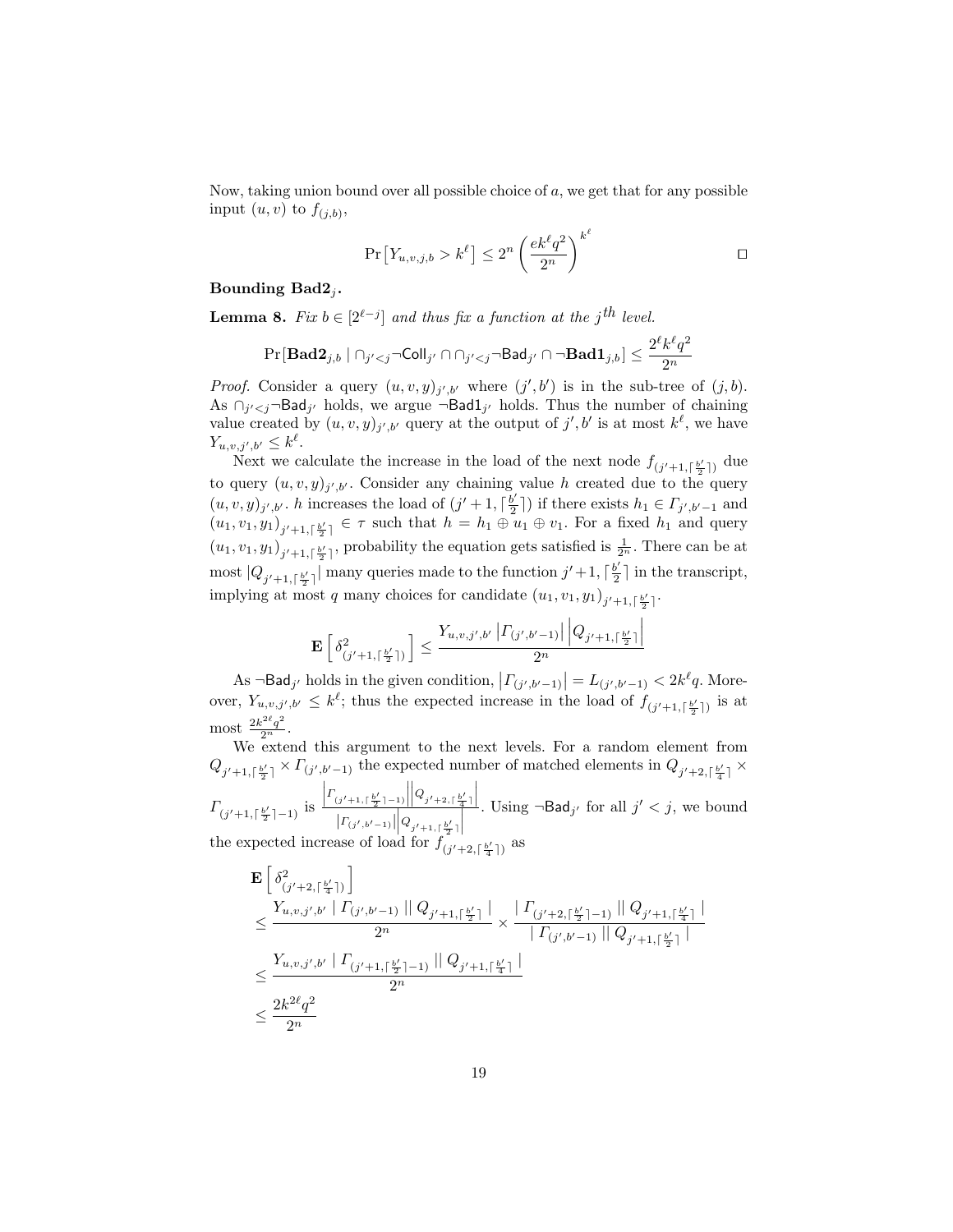Inductively extending the argument

$$
\mathbf{E}\left[\delta_{(j,b)}^2\right] \le \frac{2k^{2\ell}q^2}{2^n}.
$$

As there  $q$  many queries in the transcript, the expected total type II contribution for a function  $(j, b)$  is  $\frac{2^{\ell} k^{2\ell} q^3}{2^n}$ . By using Markov inequality we get that

$$
\Pr\left[\delta_{(j,b)}^2 > k^{\ell}q\right] \le \frac{\mathbf{E}\left[\delta_{(j,b)}^2\right]}{k^{\ell}q} \le \frac{2k^{\ell}q^2}{2^n}
$$

Finishing the proof. From Lemma [6,](#page-15-0) Lemma [7,](#page-17-0) and Lemma [8,](#page-18-0) we bound the probability of bad as

$$
\sum_{j>1} \Pr\left[\text{Bad}_{j} \mid \bigcap_{j' < j} \neg \text{Coll}_{j'} \cap \bigcap_{j' < j} \neg \text{Bad}_{j'}\right] = \sum_{j > 1, b \in [2^{\ell-j}]} \left( 2^{n} \left( \frac{ek^{\ell}q^{2}}{2^{n}} \right)^{k^{\ell}} + \frac{2k^{\ell}q^{2}}{2^{n}} \right)
$$
\n
$$
= \frac{2^{\ell+1}k^{\ell}q^{2}}{2^{n}} + 2^{\ell+n} \left( \frac{ek^{\ell}q^{2}}{2^{n}} \right)^{k^{\ell}} \tag{5}
$$

From Equation [1,](#page-16-0) Equation [2,](#page-16-1) Equation [3,](#page-17-1) and Equation [5,](#page-19-0) we get,

$$
\Pr\left[\text{Coll}\right] \le \frac{2^{\ell-1}q^2}{2^n} + \frac{2^{\ell+1}k^{2\ell}q^2}{2^n} + \frac{2^{\ell+1}k^{\ell}q^2}{2^n} + 2^{\ell+n}\left(\frac{ek^{\ell}q^2}{2^n}\right)^{k^{\ell}} \tag{6}
$$

$$
\leq \frac{2^{\ell+1}q^2(1+k^{\ell}+k^{2\ell})}{2^n} + 2^{\ell+n} \left(\frac{ek^{\ell}q^2}{2^n}\right)^{k^{\ell}} \tag{7}
$$

Finally, putting  $k = (n+1)^{\frac{1}{\ell}}$ , and assuming  $q^2 < \frac{2^n}{2e(n+1)}$ , we get

$$
2^{\ell+n} \left(\frac{ek^{\ell}q^2}{2^n}\right)^{k^{\ell}} < \frac{2^{\ell}e(n+1)q^2}{2^n}
$$

Putting  $k^{\ell} = (n+1)$  in Equation [7,](#page-19-1)

$$
\Pr[\text{Coll}] = \mathcal{O}\left(\frac{2^{\ell}(1+n+n^2)q^2}{2^n}\right) = \mathcal{O}\left(\frac{rn^2q^2}{2^n}\right).
$$

This finishes the proof of Theorem [2.](#page-9-2)  $\Box$ 

Corollary 1. The compactness of ABR is 1.

<span id="page-19-1"></span><span id="page-19-0"></span>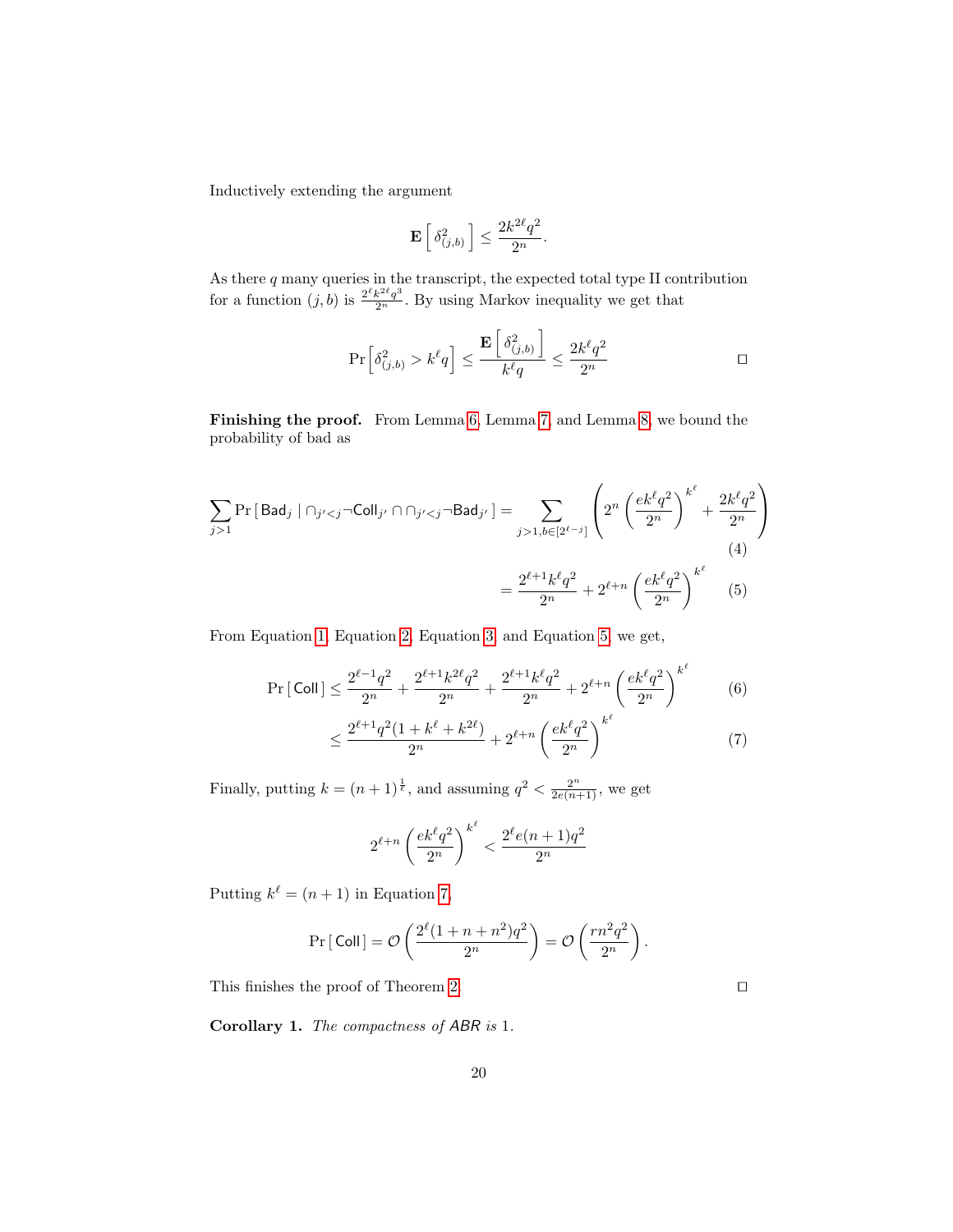# <span id="page-20-0"></span>5 Achieving Indifferentiability Efficiently

Below we first consider the basic ABR compression function and analyze its security with respect to the indifferentiability notion. We show that while ABR fails to achieve indifferentiability, a simple modification can restore the indifferentiability. We call that modified tree  $ABR^+$  mode construction.  $ABR^+$  mode is the merge of two ABR modes (trees), not necessarily of the same height  $\ell \geq 2$ each, and feeding their inputs to a final compression function (omitting the final message injection and feedforward).

# 5.1 Indifferentiability attack against ABR mode

Our main result of this section is the following.

**Theorem 5.** Consider the ABR mode with  $\ell = 2$ . There exists an indifferentiability adversary A making  $\mathcal{O}(2^{\frac{n}{3}})$  many calls such that for any simulator S it holds that

<span id="page-20-1"></span>
$$
\mathbf{Adv}_{(\mathcal{ABR},f),(\mathcal{G},S^{\mathcal{G}})}^{\text{Indiff}}(\mathsf{A}) \ge 1 - \epsilon
$$

where  $\epsilon$  is a negligible function of n.

Theorem [5](#page-20-1) can be extended for  $\ell > 2$  as well.

**Principle behind the attack** Recall the ABR with  $\ell = 2$  from Fig. [1b.](#page-3-0) The idea is to find collision on the input of  $f_0$  for two distinct messages  $m, m'$ . If the adversary finds such a collision, then the output of the simulator on this input needs to be consistent with the random oracle  $(F)$  responses on two distinct messages. That is impossible unless there is a certain relation at the output of  $F$ , making that probability negligible.

The attack The adversary A maintains three (initially empty) query-response lists  $L_0, L_1, L_2$  for the three functions  $f_0, f_1, f_2$ , respectively. A chooses  $2^{n/3}$ messages  $(x_1^{(1)}, x_2^{(1)}) \in \{0,1\}^{2n}$ , queries to  $f_1$ , and adds the query-response tuple to  $L_1$ . Similarly, A chooses  $2^{n/3}$  messages  $(x_1^{(2)}, x_2^{(2)}) \in \{0,1\}^{2n}$ , queries to  $f_2$ , and adds the query-response tuple to  $L_2$ . A checks whether there exists  $(x_1^{(1)}, x_2^{(1)}, h_1^{(1)}) \in L_1$ , and  $(x_1^{(2)}, x_2^{(2)}, h_1^{(2)}) \in L_1$ , and  $(x_3^{(1)}, x_4^{(1)}, h_2^{(1)}) \in L_2$ , and  $(x_3^{(2)}, x_4^{(2)}, h_2^{(2)}) \in L_2$  such that

$$
h_1^{(1)} \oplus h_1^{(2)} \oplus h_2^{(1)} \oplus h_2^{(2)} = 0 \tag{8}
$$

If such tuples do not exist, A outputs 1 and aborts. If there is collision in the lists, A outputs 1 and aborts. Otherwise, it chooses a random  $\hat{m} \in \{0,1\}^n$ . The adversary sets  $m = h_1^{(1)} \oplus h_1^{(2)} \oplus \hat{m} = h_2^{(1)} \oplus h_2^{(2)} \oplus \hat{m}$ , adversary computes  $u = m \oplus h_1^{(1)} = \hat{m} \oplus h_1^{(2)}$  and  $v = m \oplus h_2^{(1)} = \hat{m} \oplus h_2^{(2)}$ . Finally, adversary queries  $z = f_0(u, v)$  and outputs 1 if  $z \neq \mathcal{F}(x_1^{(1)}, x_2^{(1)}, x_3^{(1)}, x_4^{(1)}, m) \oplus h_2^{(1)}$  or  $z \neq \mathcal{F}(x_1^{(2)}, x_2^{(2)}, x_3^{(2)}, x_4^{(2)}, \hat{m}) \oplus h_2^{(2)}$ . Else adversary outputs 0. The full probability analysis is straightforward and skipped in this version.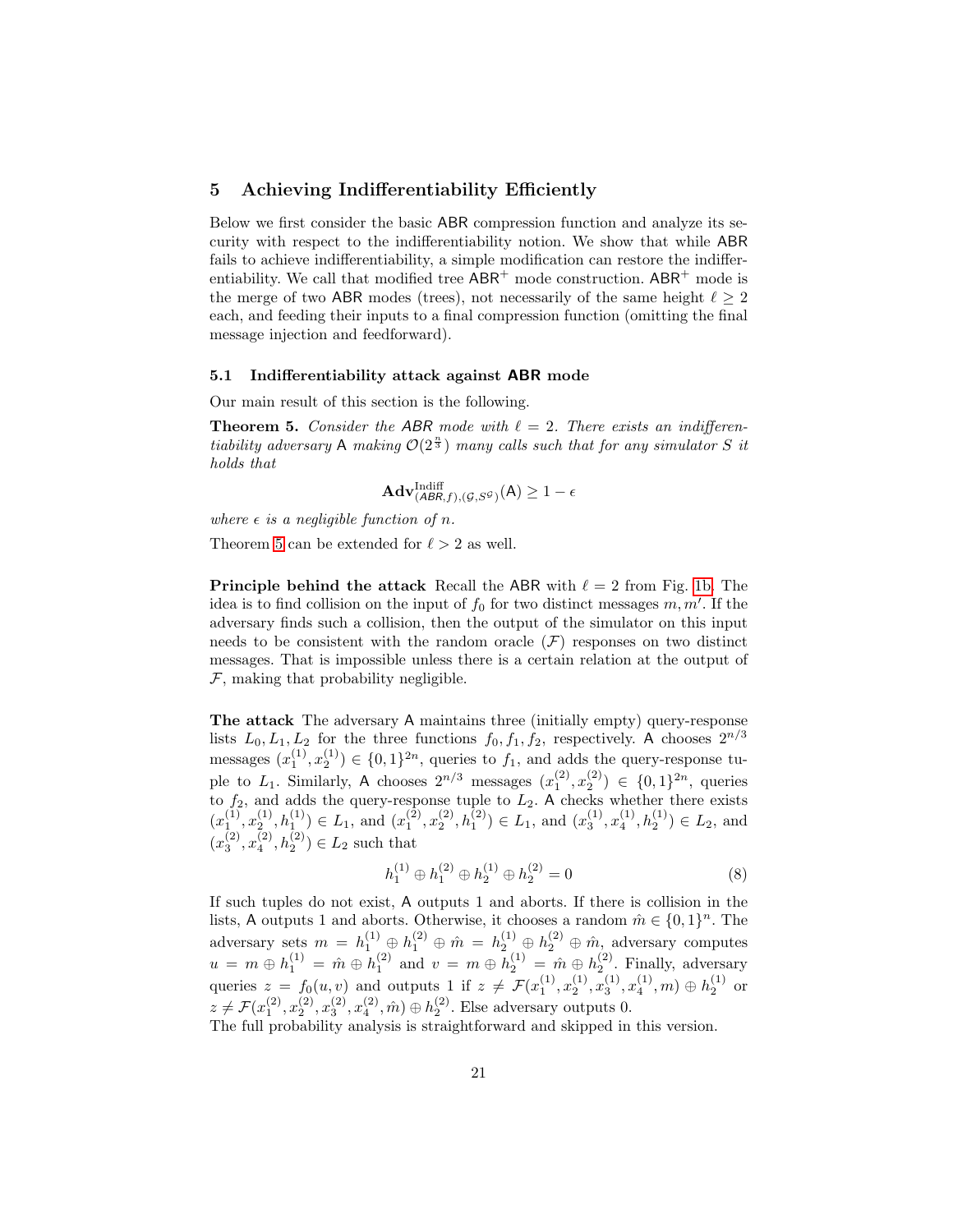<span id="page-21-1"></span>

Fig. 4:  $ABR^+$  mode examples

# <span id="page-21-0"></span>5.2 Almost Fully Compact and Indifferentiable  $ABR^+$  Mode

In this section, we show that the generalized  $ABR^+$  mode without the additional message block at the last level is indifferentiable (up to the birthday bound) from a random oracle. For ease of explanation, we prove the result for threelevel (see Fig. [4b\)](#page-21-1) balanced tree. The proof for the general case follows exactly the same idea. The generalized ABR<sup>+</sup> mode can be viewed as the merge of two ABR mode instances, one being the left  $ABR<sup>+</sup>$  branch and the other being the right branch. Both their root values are input to a final  $2n$ -to- $n$ -bit compression function to compute the final value of the  $ABR^+$  tree. The  $ABR^+$  tree can be either balanced or unbalanced depending on whether it uses two ABR modes of identical or distinct heights (see Fig. [4a\)](#page-21-1), respectively.

Our main result here is the following theorem. The result can be generalized to  $ABR^+$  with arbitrary height. However, the simulator description will be more detailed. For ease of explanation we consider the mode with  $\ell = 3$ .

**Theorem 6.** Let  $f : [7] \times \{0,1\}^{2n} \rightarrow \{0,1\}^n$  be a family of random functions. Let  $C^f : \{0,1\}^{10n} \rightarrow \{0,1\}^n$  be the ABR<sup>+</sup> mode as in Fig. [4b.](#page-21-1)  $(C^f, f)$ is  $(t_S, q_S, q, \epsilon)$  indifferentiable from a random oracle  $\mathcal{F}: \{0,1\}^{10n} \to \{0,1\}^n$ where

<span id="page-21-2"></span>
$$
\epsilon \leq \mathcal{O}\left(\frac{n^2q^2}{2^n}\right).
$$

where q is the total number of queries made by the adversary. Moreover  $t_S =$  $\mathcal{O}(q^2)$  and  $q_S = 1$ 

## 5.3 Proof of Theorem [6](#page-21-2)

We assume that the distinguisher  $D$  makes all the primitive queries corresponding the construction queries. This is without loss of generality as we can construct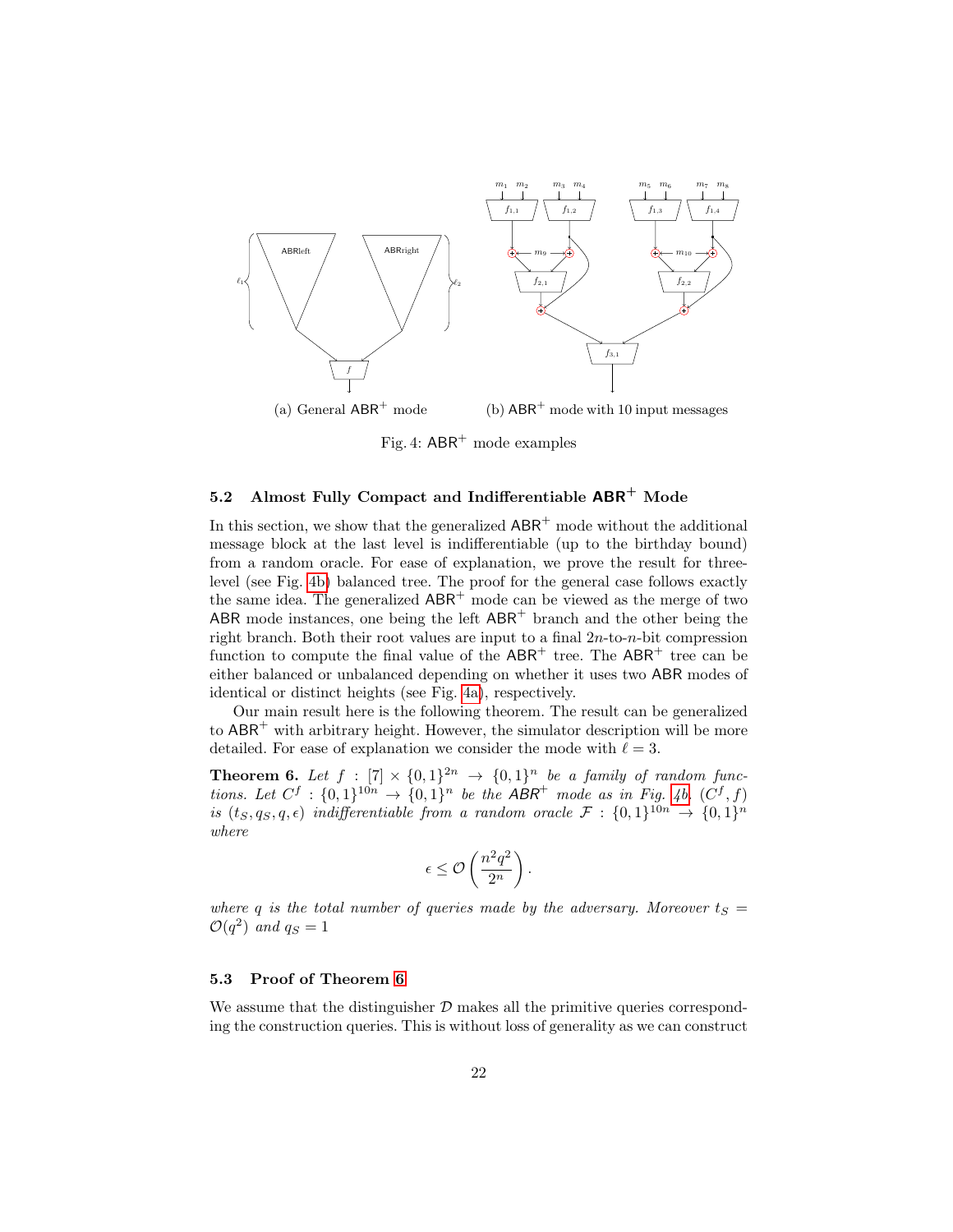a distinguisher  $\mathcal{D}'$  for every distinguisher  $\mathcal D$  such that  $\mathcal D'$  satisfies the condition.  $\mathcal{D}'$  emulates  $\mathcal D$  completely, and in particular, makes the same queries. However, at the end, for each construction queries made by  $D, D'$  makes all the (nonrepeating) primitive queries required to compute the construction queries.. At the end,  $\mathcal{D}'$  outputs the same decision as  $\mathcal{D}$ . As a result, in the transcript of  $\mathcal{D}'$ , all the construction query-responses, can be reconstructed from the primitive queries. Hence, it is sufficient to focus our attention on only the primitive queries and compare the distribution of outputs. If  $\mathcal D$  makes  $q_1$  many construction queries and  $q_2$  many primitive queries, then  $\mathcal D$  makes  $q_1$  many construction queries and  $q_2 + q_1l$  many primitive queries in total where l is the maximum number of primitive queries to compute C.

The simulator We start with the high-level overview of how the simulator S works. For each  $j \in [3], b \in [2^{3-j}]$  the simulator maintains a list  $L_{(j,b)}$ . The list  $L_{(j,b)}$  contains the query-response tuples for the function  $f_{(j,b)}$ .

Message Reconstruction. The main component of the simulator is the message reconstruction algorithm FindM. In the case of traditional Merkle tree, the messages are only injected in the leaf level. We have, in addition, the message injection at each (non-root) internal node. The message reconstruction in our case is slightly more involved.

The algorithm for message reconstruction is the subroutine FindM. It takes  $(u_0, v_0)$ , the input to  $f_{(3,1)}$ , as input. Let  $M = m_1 ||m_2|| \cdots ||m_{10}$  be the message for which  $f_{(3,1)}(u_0, v_0)$  is the hash value. Also, suppose all the intermediate queries to  $f_{(i,b)}(j \leq 3)$  has been made. In the following, we describe how the (partial) messages corresponding to chaining value  $u_0$  is recovered. The other half of the message, corresponding to  $v_0$ , is recovered in analogous way.

Recall that there is no message injection at the final node. Hence, if all the intermediate queries related to  $M$  is made by the adversary, then  $m<sub>9</sub>$  must satisfy all the following relations,  $\exists (u, v, y)_{(2,1)} \in L_{(2,1)}$ , such that

$$
y = u_0 \oplus v \oplus m_9
$$
  $(m_1, m_2, u \oplus m_9) \in L_{(1,1)}$   $(m_3, m_4, v \oplus m_9) \in L_{(1,2)}$ 

We find a candidate  $m_9$  by xoring  $u_0$  with  $y \oplus v$  for all the (so far) recorded entries  $(u, v, y)_{(2,1)} \in L_{(2,1)}$ . To check the validity of the candidate, we check the other two relations. If indeed such query tuples exist, we can recover the message.

SIMULATION OF THE FUNCTIONS. For every non-root function  $f_{(j,b)}$ ,  $j < 3$ , the simulator simulates the function perfectly. Every query response is recorded in the corresponding list  $L_{(j,b)}$ . The simulation of  $f_{(3,1)}$  is a little more involved, albeit standard in indifferentiability proof. Upon receiving a query  $(u_0, v_0)$  for  $f_{(3,1)}$ , the simulator needs to find out whether it is the final query corresponding to the evaluation for a message  $M$ . Suppose, all other queries corresponding to  $M$  has been made. The simulator finds  $M$  using the message reconstruction algorithm. If only one candidate message  $M$  is found, the simulator programs the output to be  $\mathcal{F}(M)$ . If the list returned by FindM is empty, then the simulator chooses a uniform random string and returns that as output. The first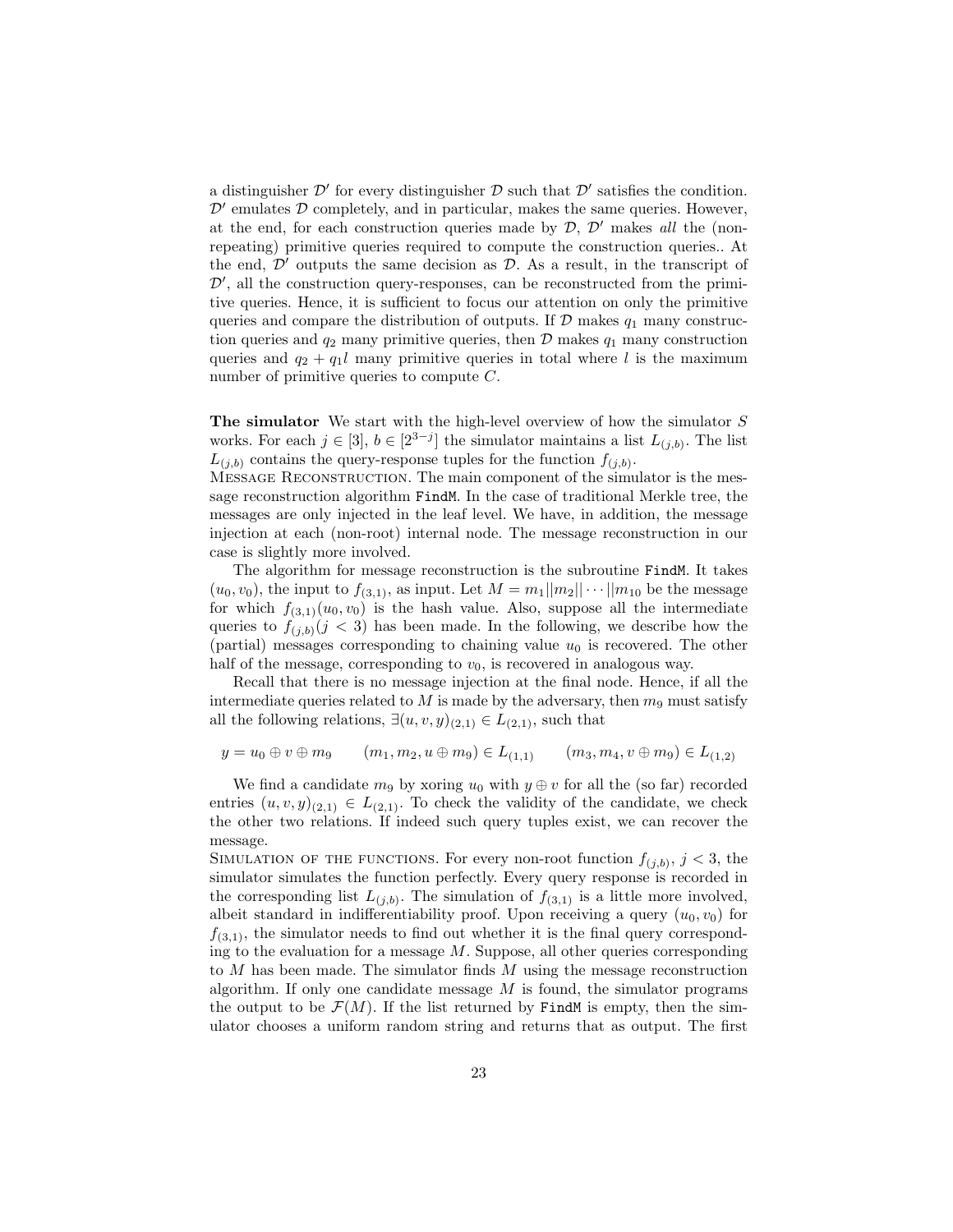problem, however, arises when there are multiple candidate messages, returned by FindM. This implies, there are two distinct messages  $M, M'$  for both of which  $f_{(3,1)}(u_0, v_0)$  is the final query. The simulator can not program its output to both  $\mathcal{F}(M)$  and  $\mathcal{F}(M')$ . Hence, it aborts. In that case, there is a collision at either  $u$  or  $v$ , implying that the adversary is successful in finding a collision in ABR mode. The probability of that event can indeed be bounded by the results from the previous section. The second problem occurs in the output of non-root functions. Suppose for a  $f_{(3,1)}(u_0, v_0)$  query the FindM algorithms returns an empty set. Intuitively, the simulator assumes here the adversary can not find a message M, for which the final query will be  $f_{(3,1)}(u_0, v_0)$ . Hence, the simulator does not need to maintain consistency with the Random Oracle. Now the second problem occurs, if later in the interaction, the output of some  $f_{(i,b)}$  query forces a completion in the chaining value and a message M can now be recovered for which the final query will be  $f_{(3,1)}(u_0, v_0)$ . This will create an inconsistency of the simulator's output and the response of the Random Oracle. In the following, we bound the probability of these two events.

The description of the simulator is given in Fig. [5.](#page-24-0) The message reconstruction algorithm finds a candidate  $m_9$  (and resp.  $m_{10}$ ) for each entry in  $L_{(2,1)}$ (and resp.  $L_{(2,2)}$ ), and checks the validity against every entry of  $L_{(1,1)}$  along with  $L_{(1,2)}$  (resp.  $L_{(1,3)}$  along with  $L_{(1,4)}$ ). Thus the time complexity of message reconstruction algorithm is  $\mathcal{O}(q^2)$ . As the simulator invokes the message reconstruction algorithm at most once for each query, we bound  $t_s = \mathcal{O}(q^2)$ . Similarly, we find  $q_s = 1$  as the simulator has to query  $\mathcal F$  only once per *invocation*.

The bad events We shall prove the theorem using the H-coefficient technique. We consider the following Bad events.

BAD0: The set  $M$ , returned by the message reconstruction algorithm has cardinality more that one. This implies, one can extract two message  $M_1, M_2$  from the transcript such that the computation of  $ABR^+(M_1)$  and  $ABR^+(M_2)$  makes the same query to  $f_{(3,1)}$ .

BAD1: There exists an i, such that for the  $i^{th}$  entry in the transcript  $h_i =$  $f_{(j,b)}(x_i, y_i)$  with  $j < 3$ , there exists a message M such that  $C^f(M)$  can be computed from the first i entries of the transcript, but can not be computed from the first  $i - 1$  entries. This in particular implies that there exists a i' with  $i' < i$ , such that:

- *i*<sup>th</sup> query is a query to  $f_{(3,1)}$ .  $h = f_{(3,1)}(u_{i'}, v_{i'})$
- By setting  $h_i = f_{(j,b)}(x_i, y_i)$  with  $\ell > 0$ , we create a message M such that all the other chaining values of  $C<sup>f</sup>(M)$  are present in the first  $i-1$  queries with  $f_{(3,1)}(u_{i'}, v_{i'})$  as the final query.

**Lemma 9.** For adversary  $A$  making  $q$  many queries,

$$
\Pr[\text{BAD}] \leq \mathcal{O}\left(\frac{n^2q^2}{2^n}\right).
$$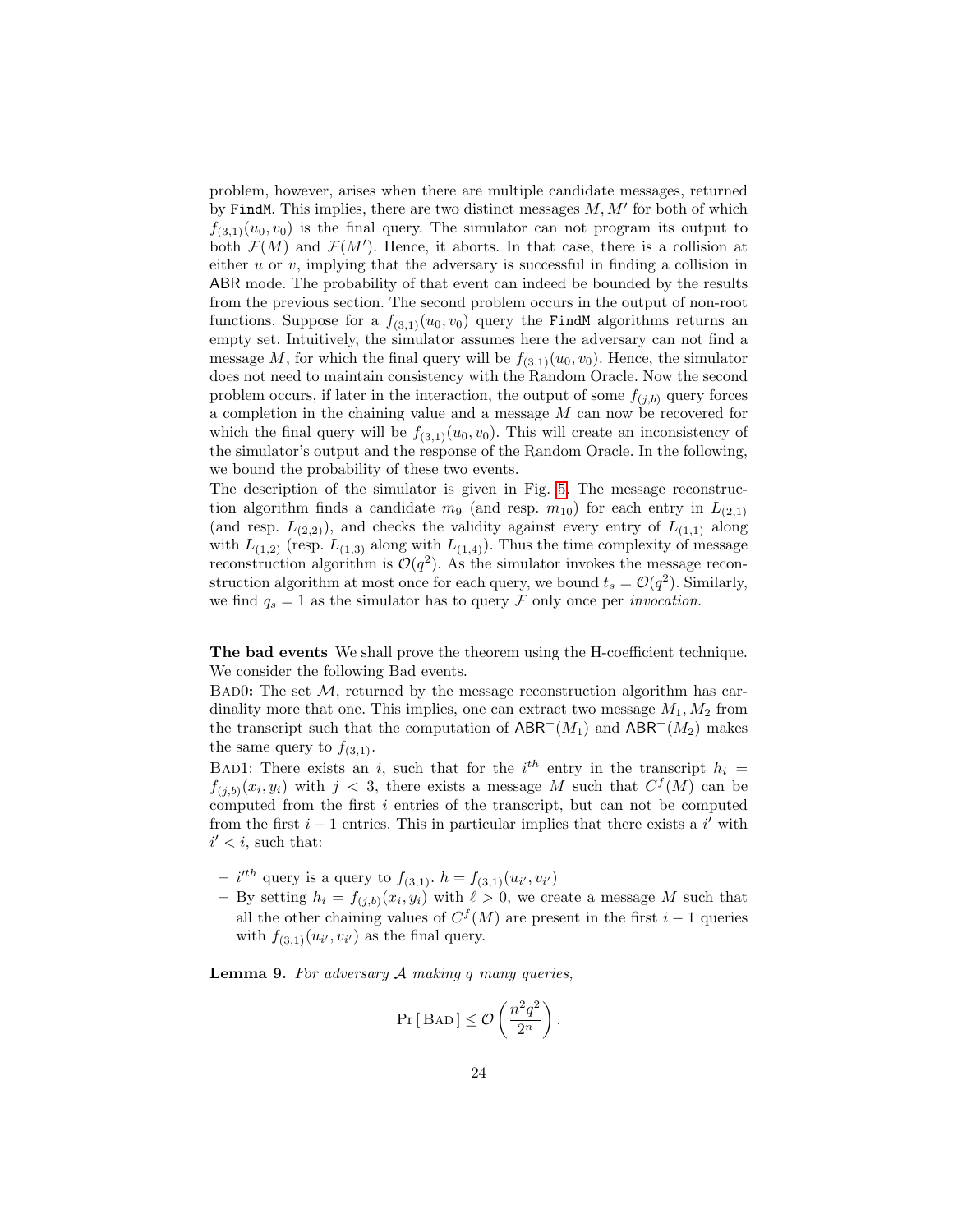<span id="page-24-0"></span>

| Procedure $S(3, 1, u, v)$                     | Procedure $FindM(u, v)$                                                               |
|-----------------------------------------------|---------------------------------------------------------------------------------------|
| if $(u, v, z) \in L_{(3,1)}$ return z<br>1:   | $\#$ Recovering message from u part                                                   |
| $\mathcal{M} =$ FindM $(u, v)$<br>2:          | 1: $\mathcal{M}_1 = \emptyset$                                                        |
| if $ \mathcal{M}  > 1$ return $\perp$<br>3:   | 2: for each $(u', v', h') \in L_{(2,1)}$                                              |
| if $ \mathcal{M}  = 0$<br>4:                  | $m_0 = h' \oplus u \oplus v'$<br>3:                                                   |
| $z \leftarrow^{\$} \{0,1\}^n$<br>5:           | endfor<br>4:                                                                          |
| $L_{(3,1)} = L_{(3,1)} \cup (u, v, z)$<br>6:  | if $\exists (m_1, m_2)$ such that $(m_1, m_2, u' \oplus m_9) \in L_{(1,1)}$<br>5:     |
| return $z$<br>7 :                             | $\wedge \exists (m_3, m_4)$ such that $(m_3, m_4, v' \oplus m_9) \in L_{(1,2)}$       |
| endif<br>8 :                                  | $\mathcal{M}_1 = \mathcal{M}_1 \cup (m_1, m_2, m_3, m_4, m_9)$<br>6:                  |
| $M \leftarrow M$<br>9:                        | endif<br>7:                                                                           |
| 10 : $z = \mathcal{F}(M)$                     | $\#$ Recovering message from v part                                                   |
| $L_{(3,1)} = L_{(3,1)} \cup (u, v, z)$<br>11: | $8: \mathcal{M}_2 = \emptyset$                                                        |
| return z<br>12:                               | 9: <b>for</b> each $(u', v', h') \in L_{2,2}$                                         |
|                                               | $m_{10} = h' \oplus v \oplus v'$<br>10:                                               |
|                                               | endfor<br>11:                                                                         |
| Procedure $S(j,b,u,v)$ where $j<3$            | if $\exists (m_5, m_6)$ such that $(m_5, m_6, u' \oplus m_{10}) \in L_{(1,3)}$<br>12: |
| if $\exists (u, v, z) \in L_{(i,b)}$<br>1:    | $\wedge \exists (m_7, m_8)$ such that $(m_7, m_8, v' \oplus m_{10}) \in L_{(1,4)}$    |
| return $z$<br>2:                              | $\mathcal{M}_2 = \mathcal{M}_2 \cup (m_5, m_6, m_7, m_8, m_{10})$<br>13:              |
| else<br>3:                                    | endif<br>14:                                                                          |
| $z \stackrel{\$}{\leftarrow} \{0,1\}^n$<br>4: | $\mathbb Z$ Combining the messages                                                    |
| $L_{(i,b)} = L_{(i,b)} \cup (u, v, z)$<br>5:  | for each $(m_1, m_2, m_3, m_4, m_9) \leftarrow \mathcal{M}_1$<br>15:                  |
| return $z$<br>6:                              | $\wedge$ each $(m_5, m_6, m_7, m_8, m_{10}) \leftarrow \mathcal{M}_2$                 |
| endif<br>7:                                   | $\mathcal{M} = \mathcal{M} \cup (m_1, m_2, \cdots, m_{10})$<br>16:                    |
|                                               | endif<br>17:                                                                          |
|                                               | return $M$<br>18:                                                                     |
|                                               |                                                                                       |

Fig. 5: Description of the simulator

Bounding  $Pr[$  BAD ] We bound the probabilities of the BAD events.

– Case Bad0: If there is a collision in the final query of the computations for two different messages, then there is a collision in the  $u$  part or  $v$  part of the chain. This implies a collision in one of the ABR mode output. Hence, by Proposition [4](#page-10-1)

$$
\Pr[\text{BAD}]\leq \mathcal{O}\left(\frac{n^2q^2}{2^n}\right)
$$

– **Case** BAD1: We first consider a query  $f_{(j,b)}(u, v)$  with  $j = 2$ . Let  $Y_{(u,v,j,b)}$ denote the yield of this query (recall that yield of a query denotes the number of new chaining values a query creates, see page 17). As there can be at most q many queries to  $f_{(3,1)}$  done before this, probability that such a query raises the BAD1 is bounded by  $\frac{Y_{(u,v,j,b)}q}{2^n}$ . Taking union bound over all the queries at  $f_{(j,b)}$ , the probability gets upper bounded by  $\frac{q \sum Y_{(u,v,j,b)}}{2^n}$ . As we showed in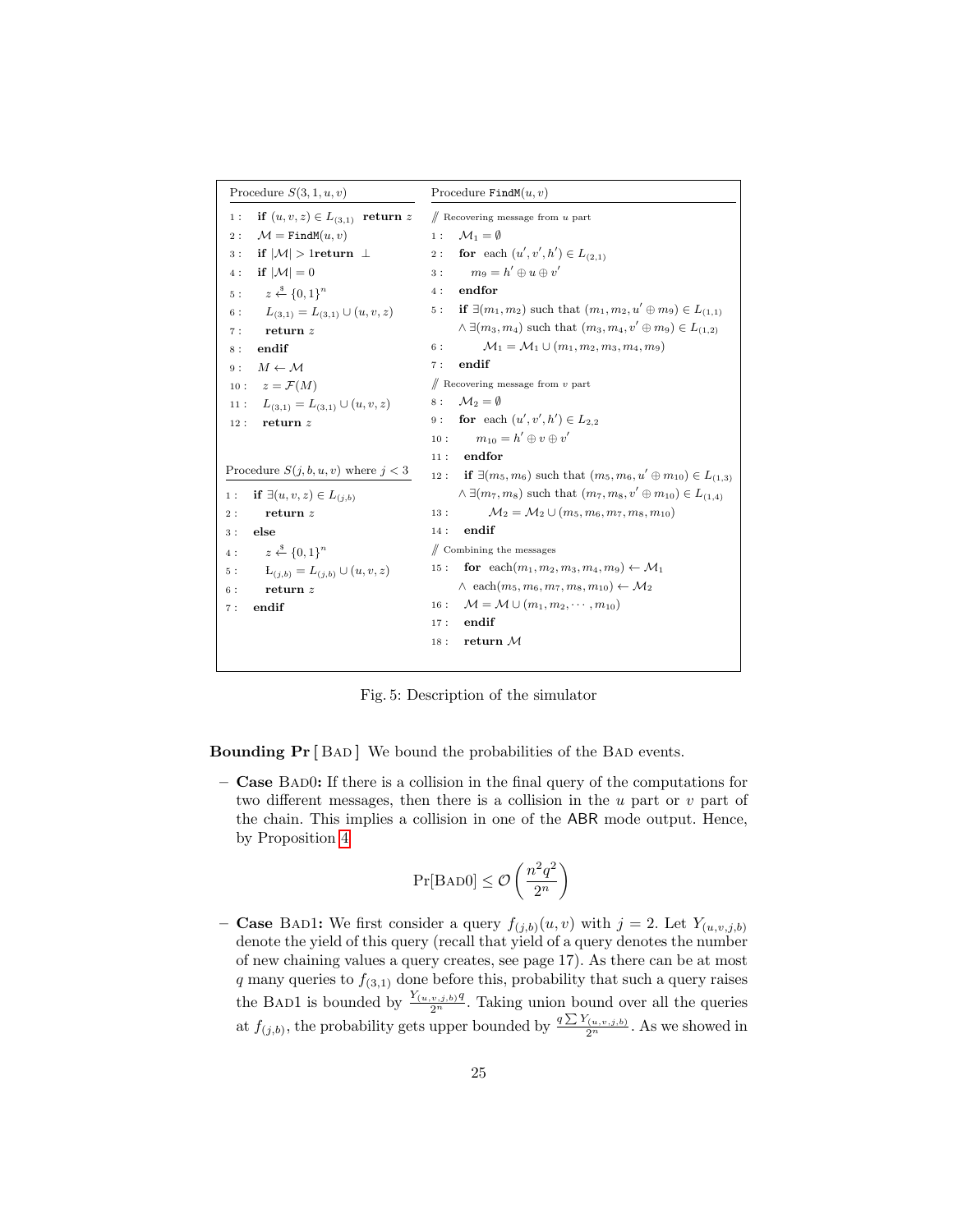the previous section this probability can be bounded by  $\mathcal{O}\left(\frac{n^2q^2}{2n}\right)$  $\left(\frac{2q^2}{2^n}\right)$ . Finally, we consider the case of BAD1 raised by some queries at the leaf level. As in the proof of collision resistance, the expected number of new chaining values created at the output by the leaf level queries is  $\frac{nq^3}{2^n}$ . Hence, by Markov inequality, the probability that the total number of new chaining values created is more that q is at most  $\frac{nq^2}{2^n}$ . Finally, conditioned on the number of new chaining values be at most  $q$ , the probability that it matches with one of the  $f_{(3,1)}$  queries is at most  $\frac{q^2}{2^n}$ . Hence, we get

$$
\Pr[\text{BAD1}] \le \mathcal{O}\left(\frac{nq^2}{2^n}\right)
$$

Good transcripts are identically distributed We show that the good views are identically distributed in the real and ideal worlds. Note that the simulator perfectly simulates  $f$  for the internal node. The only difference is the simulation of the final query. In case of good views, the queries to  $f_0$  are of two types:

- 1. The query corresponds to the final query of a distinct message  $M$ , such that all the internal queries of  $C^{f}(M)$  have occurred before. In this case, the simulator response is  $\mathcal{F}(M)$ . Conditioned on the rest of the transcript the output distribution remains same in both the worlds.
- 2. There is no message  $M$  in the transcript so far for which this is the final query. In this case, the response of the simulator is a uniformly chosen sample. As Bad1 does not occur, the property remains true. In that case as well, the output remains same, conditioned on the rest of the transcript.

Hence, for all  $\tau \in \Theta_{good}$ 

$$
\Pr\left[X_{\texttt{real}} = \tau\right] = \Pr\left[X_{\texttt{ideal}} = \tau\right]
$$

This finishes the proof of Theorem [6.](#page-21-2)

**Corollary 2.** The compactness of  $ABR^+$  making r calls to underlying  $2n$ -to-nbit function is  $1 - \frac{2}{3r-1}$ .

# <span id="page-25-0"></span>6 Efficiency and Applications

In this section, we discuss the compactness of our proposed designs, possible applications and use cases.

### 6.1 Efficiency and Proof Size

Below we discuss and compare our designs with the Merkle tree regarding efficiency of compression and authentication and proof size: the number of openings to prove a membership of a node in a tree.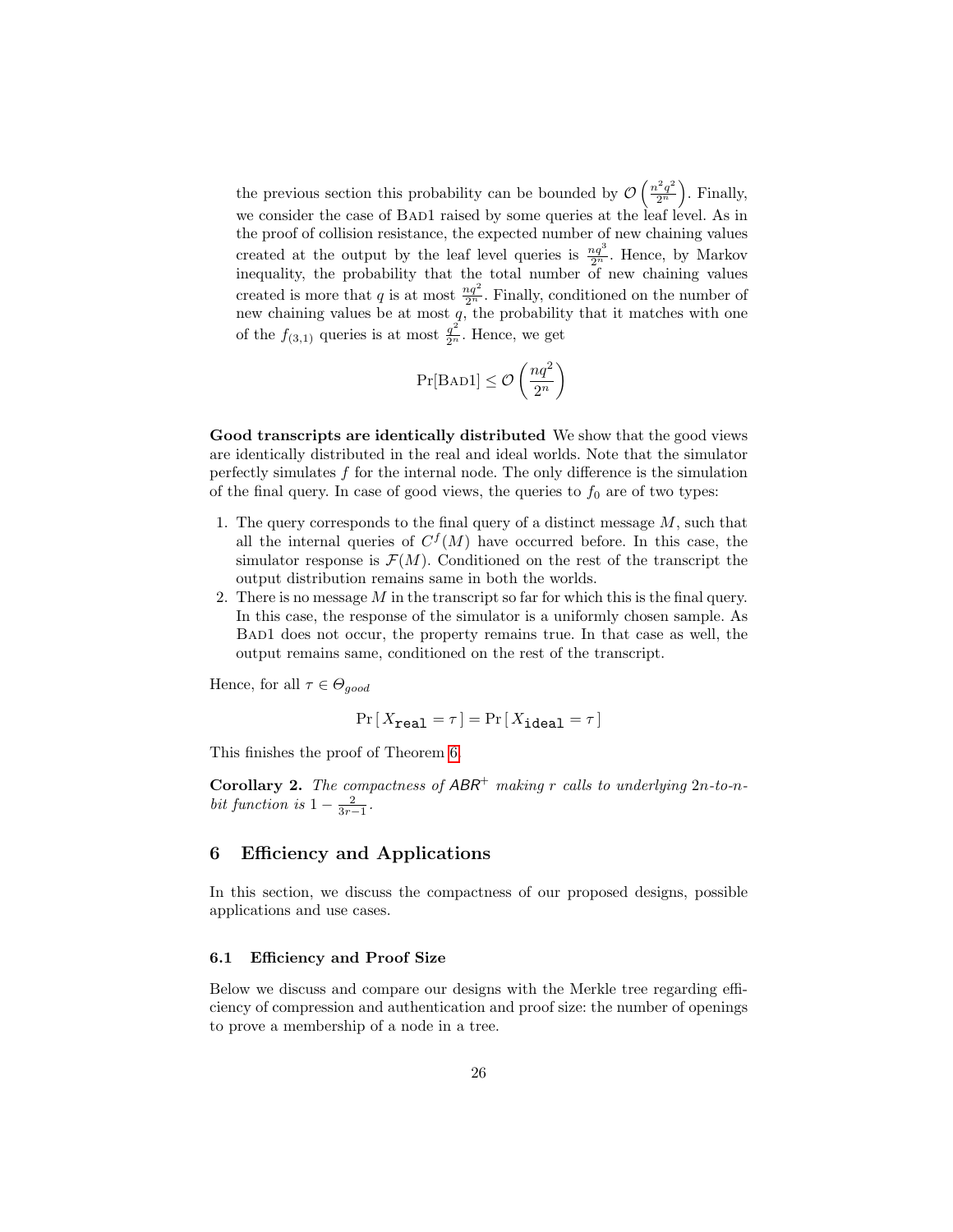Efficiency of compression and authentication. To measure efficiency of compression we consider the amount of message (in bits) processed for a fixed tree height or a fixed number of compression function calls. As mentioned earlier, compared to a Merkle tree of height  $\ell$  which absorbs  $n2^{\ell}$  message bits, the ABR or ABR<sup>+</sup> modes process an additional  $n(2^{\ell-1}-1)$  message bits. Thus, asymptotically the number of messages inserted in our  $ABR$  (or  $ABR^+$ ) mode increases by 50% compared to Merkle tree. Additionally, the cost of authentication (number of compression function calls to authenticate a node) in a Merkle tree is  $\log N$ where  $N = 2^{\ell}$ . Here as well the ABR or ABR<sup>+</sup> modes compress 50% more message bits compared to Merkle tree keeping the same cost of authentication as in Merkle tree as shown in lemma [10.](#page-26-0)

Proof Size. We refer to the tree chaining and internal message nodes as the tree openings. The proof size in a tree is determined by the number of openings. In a Merkle tree, the proof of membership of all (leaf) inputs requires  $\log N$ compression function evaluations and openings each. More precisely, to prove the membership of an arbitrary leaf input,  $\log N - 1$  chaining values and one leaf input are required. Note that while counting the number of openings, we exclude the input for which the membership is being proved.

<span id="page-26-0"></span>**Lemma 10.** In ABR mode, to prove the membership of any node (message block): leaf or internal, we require  $2 \log N - 1$  (n-bit) openings and  $\log N$  compression function computations.

*Proof.* To prove the membership of a leaf input in the ABR mode  $2(\log N - 1)$ openings are required together with one leaf input. This makes a total of  $2 \log N$ 1 openings. To obtain the root hash  $log N$  computation must be computed. To prove the membership of an internal node, we need  $2(\log N - 1)$  openings, excluding any openings from the level at which the internal node resides. Additionally, one more opening is required from the level of the node. Thus, in total we need again  $2 \log N - 1$  openings. The number of compression calls remains  $\log N$ .

Compared to Merkle tree, in  $ABR^+$  the proof size increases by  $log N - 1$ . Admittedly, for Merkle tree applications where the proof size is the imperative performance factor, the ABR<sup>+</sup> modes do not provide an advantage.

# 6.2 Applications and Variants

ZK-SNARKs. We briefly point out here the potential advantages of using the ABR mode in zk-SNARKS based applications, such as Zcash. In a zk-SNARK [\[21\]](#page-29-14) based application, increasing the number of inputs or transactions in a block means that we need to increase the size of the corresponding Merkle tree. The complexity of the proof generation process in zk-SNARK is  $C \log C$  where  $C$  is the circuit size of the underlying function. In  $ABR^+$  modes the additional messages are inserted without increasing the tree height or introducing additional compression function calls. Since the messages are only injected with xor/addition operation, this does not deteriorate the complexity of the proof generation. Zcash uses a Merkle tree with height  $\approx 29$  and  $2^{34}$  byte inputs. By using either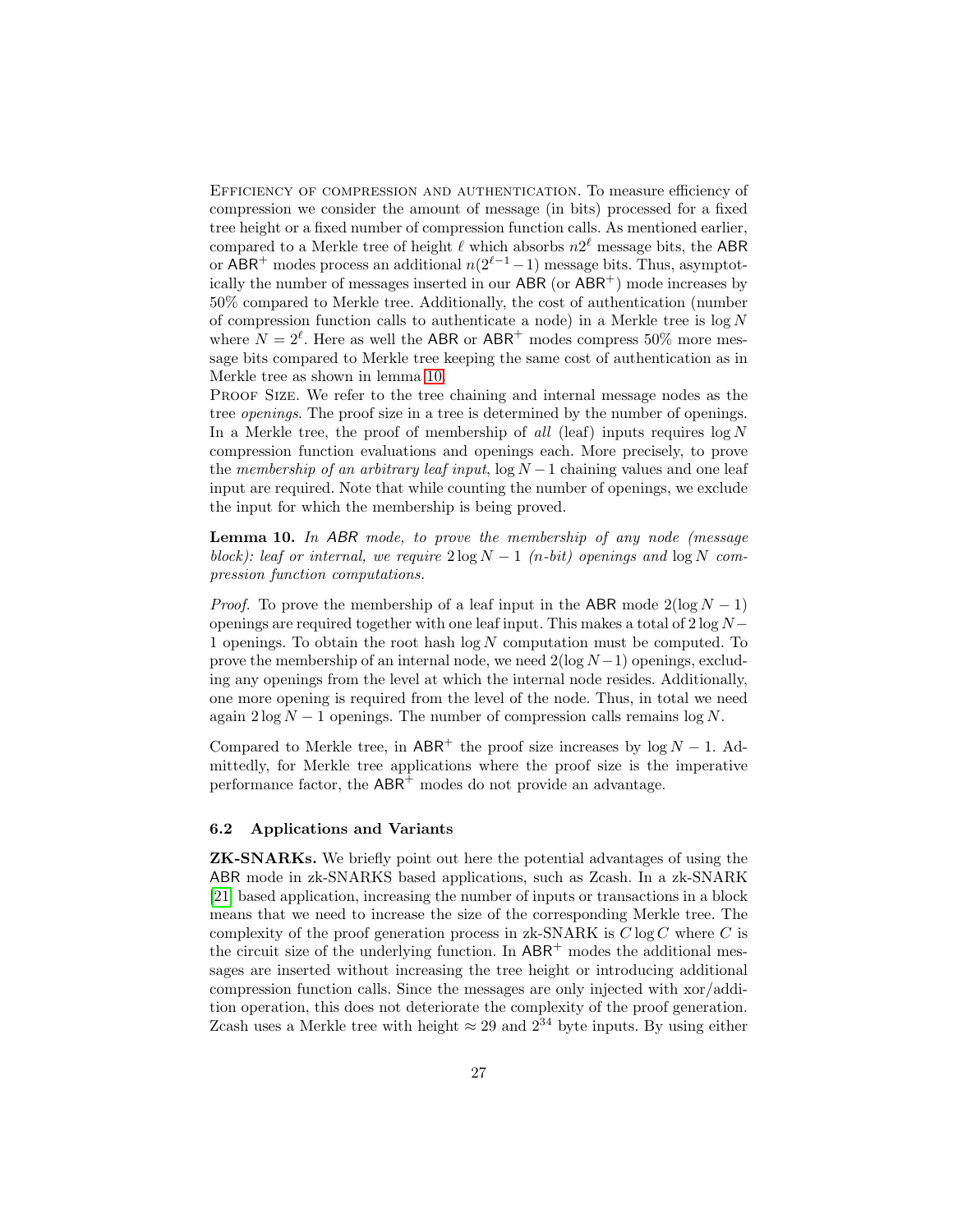one, ABR or ABR<sup>+</sup> modes, an additional of  $\approx 2^{33}$  byte inputs can be compressed without making any extra calls to the underlying compression function. Asymptotically, ABR or  $ABR^+$  provides 50% improvement in the number of maintained (in the tree structure) messages compared to a Merkle tree.

FURTHER APPLICATIONS. Our modes can be useful in applications, such as hashing on parallel processors or multicore machines: authenticating software updates, image files or videos; integrity checks of large files systems, long term archiving [\[16\]](#page-29-15), content distribution, torrent systems [\[1\]](#page-28-8), etc.

VARIANTS. We continue with possible variants of utilizing the ABR compression function in existing constructions, such as the Merkle–Damgård domain extender and a 5-ary Merkle tree, and discuss their compactness and efficiency.

Merkle–Damgård (MD) domain extender with ABR. When the compression function in MD is substituted by ABR ( $\ell = 2$ ) compression function, the collision resistance preservation of the original domain extender is maintained. We obtain compactness of  $\approx 8/9$  of such an MD variant (see Section [3.1\)](#page-8-0).

For all our modes, the high compactness allows us to absorb more messages at a fixed cost or viewed otherwise, to compress the same amount of data (e.g. as MD or Merkle tree) much cheaper. We elaborate on the latter trade-off here. To compress 1MB message with classical MD that produces a 256-bit hash value and uses a 512-to-256-bit compression function, around 31250 calls to the underlying (512-to-256-bit) compression function are made. In contrast, ABR in MD requires just  $\approx$  7812 calls to the (512-to-256) compression function, that is an impressive 4-fold cost reduction.

5-ary Merkle tree with ABR. One can naturally further construct a 5-ary Merkle tree using ABR with compactness  $\langle 8/9 \rangle$  (see Section [3.1\)](#page-8-0). That means to compress 1MB data with a 5-ary ABR mode with  $5n$ -to-n-bit  $(n = 256)$  compression functions will require  $\approx 23437$  calls to the 512-to-256-bit compression functions. Using the Merkle tree the number is 31250 compression function calls. On the other hand, the ABR and ABR<sup>+</sup> modes require *only*  $\approx$  20832 calls.

# 7 Discussion and Conclusions

The ABR mode is the first collision secure, large domain, hash function that matches Stam's bound for its parameters. The ABR+ is also close to optimally efficient and achieves the stronger indifferentiablity notion, both completed in the ideal model. Based on our security results we can conclude that the  $ABR^+$ mode is indeed the stronger proposal that achieves all the 'good' function properties up to the birthday bound. Driven by practical considerations for suitable replacements of Merkle tree, the ABR mode appears to be the more natural choice. This is motivated by the fact that the majority of Merkle tree uses are indeed FIL, namely they work for messages of fixed length.

Indeed, for such FIL Merkle trees collision preservation in the standard model holds but it fails once message length variability is allowed (for that one needs to add MD strengthening and extra compression function call). The ABR mode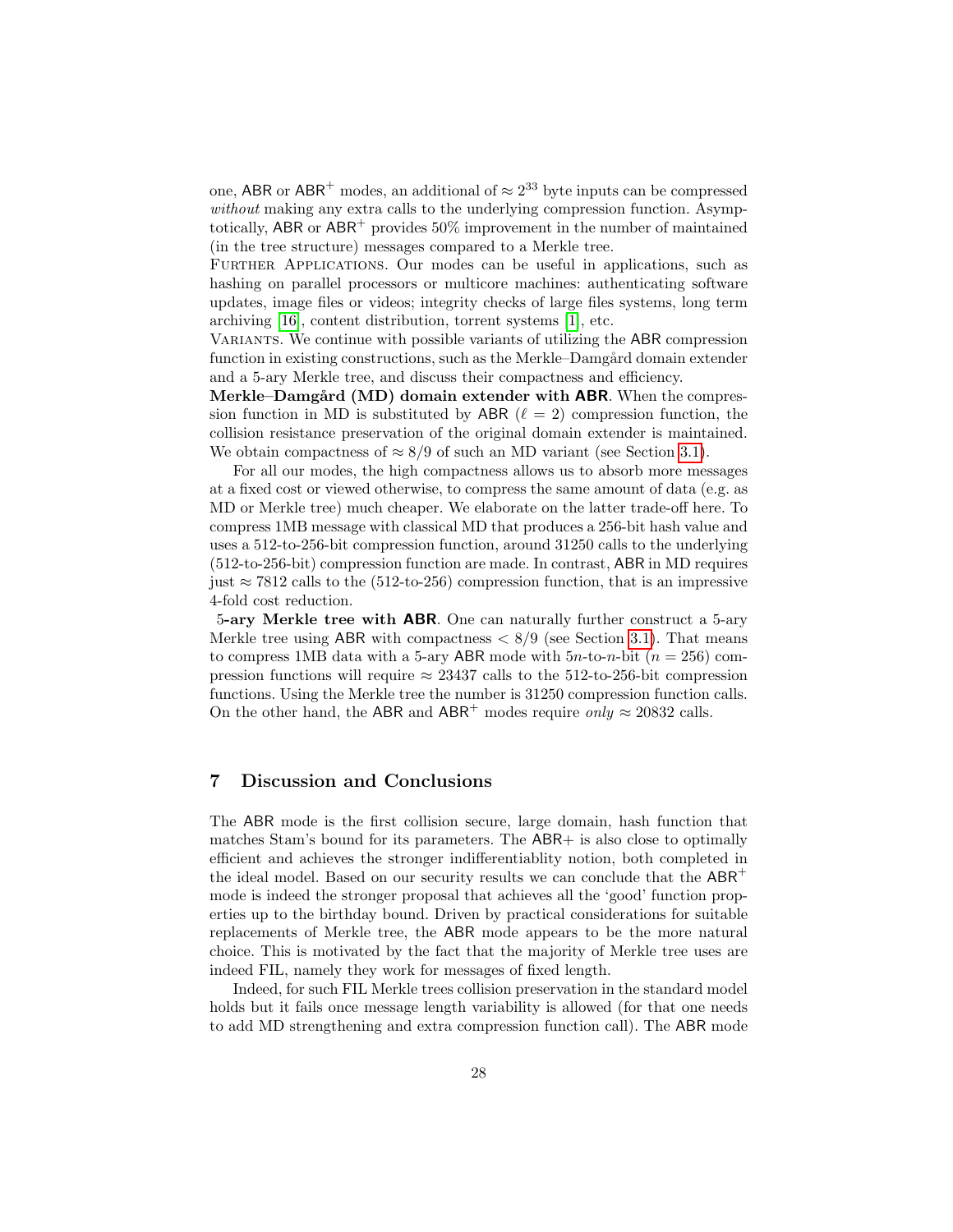is proven collision secure in the ideal model. Our result confirms the structural soundness of our domain extenders in the same fashion as the Sponge domain extender does it for the SHA-3 hash function.

We clarify that simple modification of ABR lead to the same security results. These variant is when one uses for feed-forward the left chaining value (instead of the right as in the ABR mode). The collision security proofs for these this variant follows exactly the same arguments and are identical up to replacement for the mentioned values. Similarly, an extended tree version of this constructions can be shown collision or indifferentiability secure when it is generalized in the same fashion as the  $ABR^+$  mode.

An interesting practical problem is to find and benchmark concrete mode instantiations. From a theory perspective, finding compact double length constructions is an interesting research direction.

Acknowledgements We thank Martijn Stam for reading an earlier version of the draft and providing valuable comments. We would also like to thank Markulf Kohlweiss for discussion (during Arnab's visit to the University of Edinburgh in 2019) on the zksnarks and other applications of this work. We sincerely thank the reviewers of Eurocrypt 2021, Asiacrypt 2020 for their insightful comments. We are grateful to the reviewers of Crypto 2020 for their suggestions to extend our previous work for generalized tree-like hash.

# References

- <span id="page-28-8"></span>1. [http://bittorrent.org/beps/bep\\_0030.html](http://bittorrent.org/beps/bep_0030.html).
- <span id="page-28-1"></span>2. Elena Andreeva, Bart Mennink, and Bart Preneel. On the indifferentiability of the Grøstl hash function. In SCN 10, volume 6280 of LNCS, pages 88–105. Springer, Heidelberg, September 2010.
- <span id="page-28-2"></span>3. Elena Andreeva, Bart Mennink, and Bart Preneel. Security reductions of the second round SHA-3 candidates. In Mike Burmester, Gene Tsudik, Spyros S. Magliveras, and Ivana Ilic, editors, Information Security - 13th International Conference, ISC 2010, Boca Raton, FL, USA, October 25-28, 2010, Revised Selected Papers, volume 6531 of Lecture Notes in Computer Science, pages 39–53. Springer, 2010.
- <span id="page-28-3"></span>4. Elena Andreeva, Bart Mennink, and Bart Preneel. The parazoa family: generalizing the sponge hash functions. *Int. J. Inf. Sec.*,  $11(3):149-165$ ,  $2012$ .
- <span id="page-28-7"></span>5. Eli Ben-Sasson, Alessandro Chiesa, Christina Garman, Matthew Green, Ian Miers, Eran Tromer, and Madars Virza. Zerocash: Decentralized anonymous payments from bitcoin. IACR Cryptology ePrint Archive, 2014:349, 2014.
- <span id="page-28-6"></span>6. Eli Ben-Sasson, Alessandro Chiesa, Eran Tromer, and Madars Virza. Succinct noninteractive zero knowledge for a von neumann architecture. In USENIX Security 2014, pages 781–796. USENIX Association, August 2014.
- <span id="page-28-4"></span>7. D Benjamin. Batch signing for tls. [https://tools.ietf.org/html/](https://tools.ietf.org/html/draft-davidben-tls-batch-signing-02) [draft-davidben-tls-batch-signing-02](https://tools.ietf.org/html/draft-davidben-tls-batch-signing-02), 2019.
- <span id="page-28-5"></span>8. Daniel J. Bernstein, Andreas Hülsing, Stefan Kölbl, Ruben Niederhagen, Joost Rijneveld, and Peter Schwabe. The SPHINCS<sup>+</sup> signature framework. In  $ACM$ CCS 2019, pages 2129–2146. ACM Press, November 2019.
- <span id="page-28-0"></span>9. Guido Bertoni, Joan Daemen, Michaël Peeters, and Gilles Van Assche. Duplexing the sponge: single-pass authenticated encryption and other applications. Cryptology ePrint Archive, Report 2011/499, 2011. <http://eprint.iacr.org/2011/499>.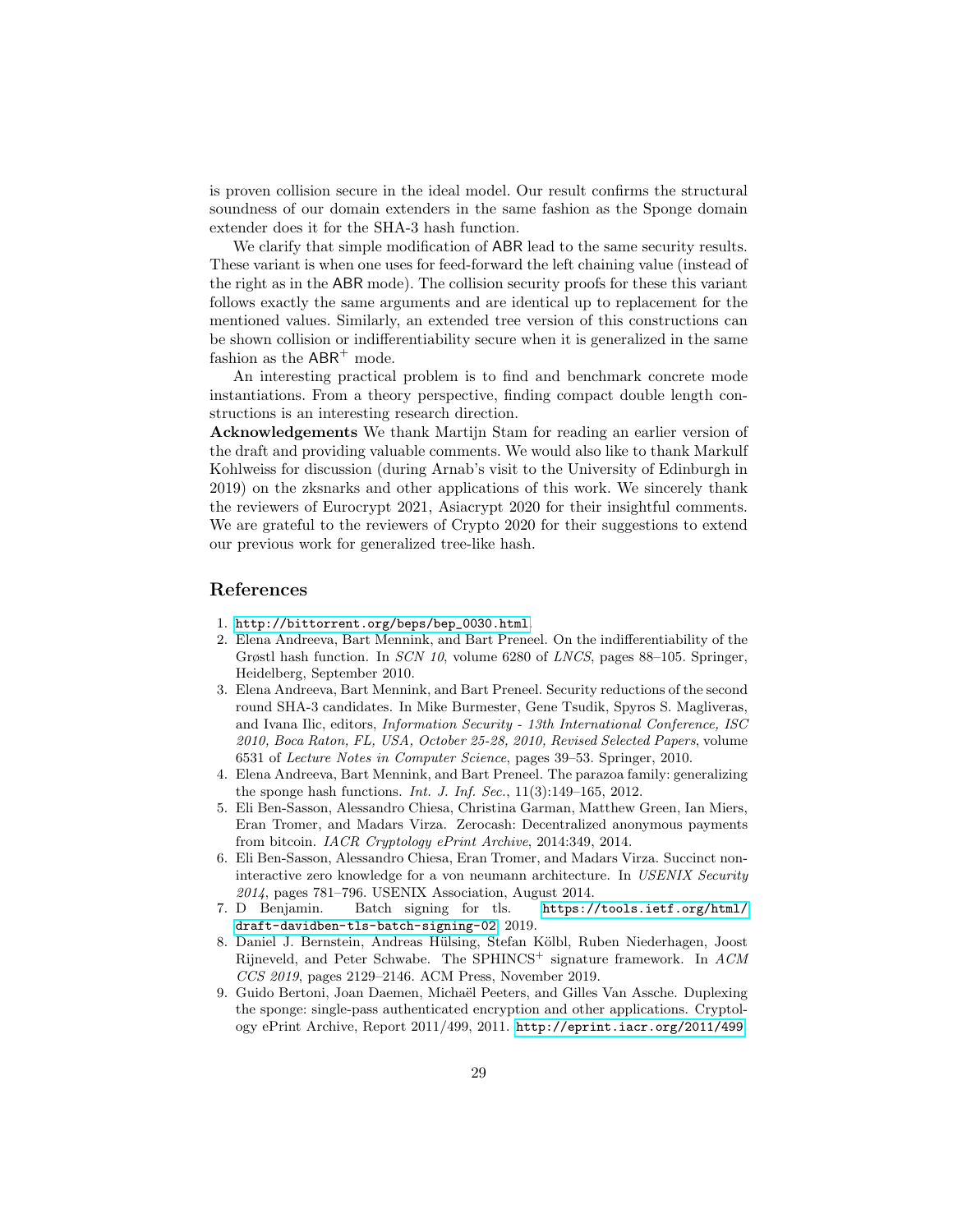- <span id="page-29-5"></span>10. Guido Bertoni, Joan Daemen, Michaël Peeters, and Gilles Van Assche. Keccak. In EUROCRYPT 2013, volume 7881 of LNCS, pages 313–314. Springer, Heidelberg, May 2013.
- <span id="page-29-2"></span>11. Guido Bertoni, Joan Daemen, Michaël Peeters, and Gilles Van Assche. On the indifferentiability of the sponge construction. In EUROCRYPT 2008, volume 4965 of LNCS, pages 181–197. Springer, Heidelberg, April 2008.
- <span id="page-29-0"></span>12. Guido Bertoni, Joan Daemen, Michaël Peeters, and Gilles Van Assche. Duplexing the sponge: Single-pass authenticated encryption and other applications. In SAC 2011, volume 7118 of LNCS, pages 320–337. Springer, Heidelberg, August 2012.
- <span id="page-29-7"></span>13. John Black, Martin Cochran, and Thomas Shrimpton. On the impossibility of highly-efficient blockcipher-based hash functions. In EUROCRYPT 2005, volume 3494 of LNCS, pages 526–541. Springer, Heidelberg, May 2005.
- <span id="page-29-1"></span>14. John Black, Phillip Rogaway, and Thomas Shrimpton. Black-box analysis of the block-cipher-based hash-function constructions from PGV. In CRYPTO 2002, volume 2442 of LNCS, pages 320–335. Springer, Heidelberg, August 2002.
- <span id="page-29-6"></span>15. Andrey Bogdanov, Miroslav Knežević, Gregor Leander, Deniz Toz, Kerem Varici, and Ingrid Verbauwhede. Spongent: A lightweight hash function. In CHES 2011, volume 6917 of LNCS, pages 312–325. Springer, Heidelberg, September / October 2011.
- <span id="page-29-15"></span>16. BSI. [https://www.bsi.bund.de/SharedDocs/Downloads/EN/BSI/Publications/](https://www.bsi.bund.de/SharedDocs/Downloads/EN/BSI/Publications/TechGuidelines/TR03125/TR-03125_M3_v1_2_2.pdf) [TechGuidelines/TR03125/TR-03125\\_M3\\_v1\\_2\\_2.pdf](https://www.bsi.bund.de/SharedDocs/Downloads/EN/BSI/Publications/TechGuidelines/TR03125/TR-03125_M3_v1_2_2.pdf).
- <span id="page-29-11"></span>17. Johannes Buchmann, Erik Dahmen, Elena Klintsevich, Katsuyuki Okeya, and Camille Vuillaume. Merkle signatures with virtually unlimited signature capacity. In ACNS 07, volume 4521 of LNCS, pages 31–45. Springer, Heidelberg, June 2007.
- <span id="page-29-12"></span>18. Johannes Buchmann, Luis Carlos Coronado García, Erik Dahmen, Martin Döring, and Elena Klintsevich. CMSS - an improved Merkle signature scheme. In IN-DOCRYPT 2006, volume 4329 of LNCS, pages 349–363. Springer, Heidelberg, December 2006.
- <span id="page-29-16"></span>19. Shan Chen and John P. Steinberger. Tight security bounds for key-alternating ciphers. In EUROCRYPT 2014, volume 8441 of LNCS, pages 327–350. Springer, Heidelberg, May 2014.
- <span id="page-29-3"></span>20. Ivan Damgård. A design principle for hash functions. In  $CRYPTO'89$ , volume 435 of LNCS, pages 416–427. Springer, Heidelberg, August 1990.
- <span id="page-29-14"></span>21. Rosario Gennaro, Craig Gentry, Bryan Parno, and Mariana Raykova. Quadratic span programs and succinct NIZKs without PCPs. In EUROCRYPT 2013, volume 7881 of LNCS, pages 626–645. Springer, Heidelberg, May 2013.
- <span id="page-29-13"></span>22. Stuart Haber and W. Scott Stornetta. How to time-stamp a digital document. Journal of Cryptology, 3:99–111, 1991.
- <span id="page-29-10"></span>23. Ueli M. Maurer, Renato Renner, and Clemens Holenstein. Indifferentiability, impossibility results on reductions, and applications to the random oracle methodology. In TCC 2004, volume 2951 of LNCS, pages 21–39. Springer, Heidelberg, February 2004.
- <span id="page-29-8"></span>24. Bart Mennink and Bart Preneel. Hash functions based on three permutations: A generic security analysis. In CRYPTO 2012, volume 7417 of LNCS, pages 330–347. Springer, Heidelberg, August 2012.
- <span id="page-29-9"></span>25. Bart Mennink and Bart Preneel. Efficient parallelizable hashing using small noncompressing primitives. Int. J. Inf. Secur., 15(3):285–300, 2016.
- <span id="page-29-4"></span>26. Ralph C. Merkle. Protocols for public key cryptosystems. In Proceedings of the 1980 IEEE Symposium on Security and Privacy, Oakland, California, USA, April 14-16, 1980, pages 122–134. IEEE Computer Society, 1980.